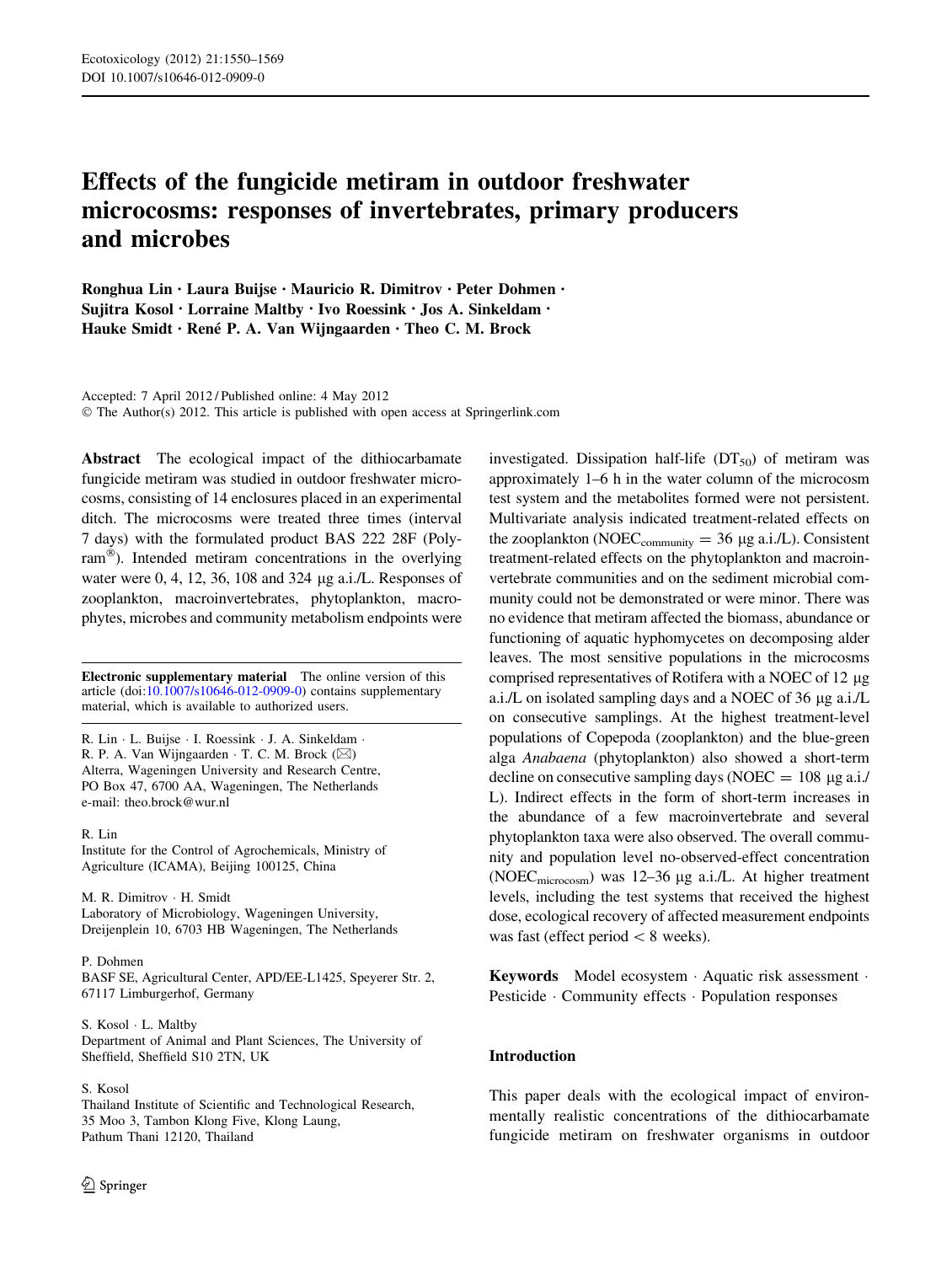freshwater microcosms. Despite the frequent use of fungicides to protect crops from fungal infections and the reported pollution of surface waters with these chemicals (e.g. Verro et al. [2009;](#page-19-0) Schäfer et al. [2011](#page-18-0)), relatively little experimental information is available on the ecological impact of realistic fungicide exposures on freshwater communities. The aquatic semi-field studies with fungicides published in the open literature are limited to chlorothalonil (Ernst et al. [1991](#page-18-0)), pentachlorophenol (e.g. Willis et al. [2004\)](#page-19-0), carbendazim (Cuppen et al. [2000](#page-17-0); Van den Brink et al. [2000;](#page-19-0) Slijkerman et al. [2004;](#page-19-0) Daam et al. [2009](#page-18-0)), triphenyltin (Roessink et al. [2006\)](#page-18-0), fluazinam (Van Wijngaarden et al. [2010](#page-19-0)) and azoxystrobin (Gustafsson et al. [2010\)](#page-18-0), illustrating the lack of open domain ecosystem-level information on effects of dithiocarbamates in edge-of-field surface waters.

The semi-field studies mentioned above focussed on measurement endpoints related to responses of primary producers and invertebrates, while treatment-related responses on aquatic fungi and bacteria hardly received attention. However, other ecotoxicological studies (also not including metiram) have demonstrated effects of fungicide exposure on aquatic fungi (e.g. Bundschuh et al. [2011](#page-17-0); Dijksterhuis et al. [2011\)](#page-18-0) and aquatic bacteria (e.g. Widenfalk et al. [2008](#page-19-0); Milenkovski et al. [2010\)](#page-18-0). Microbial communities are pivotal for the functioning of practically any ecosystem on Earth and that is why studying the potential effects of environmentally realistic pesticide exposures on the ecosystem services provided by microbes is important (Nienstedt et al. [2012](#page-18-0)). On the other hand, it is reported that functional redundancy and recovery potential of microbial communities may be high (Van den Brink et al. [2007](#page-19-0)). Here we begin to address this knowledge gap by investigating the effects of metiram on leaf litter breakdown and associated fungi (fungal biomass and hyphomycete abundance) and on the composition of the microbial community in the sediment compartment.

Formulated products of metiram have been used worldwide for over 40 years on a variety of fruits, vegetables, and ornamental crops to control fungal diseases like early blight, brown spot and black spot (McMullen and Jong [1971](#page-18-0); Vawdrey et al. [2008;](#page-19-0) Horsfield et al. [2010](#page-18-0)). Metiram may unintentionally enter edge-of-field surface waters by, for example, spray drift. Metiram can be applied repeatedly (three up to nine times; minimum interval of 7 days) in crop protection programmes, potentially resulting in repeated short-term exposures in edge-of-field surface water of approximately  $0.28-25$  µg a.i./L (European Commission [2005](#page-18-0); based on FOCUS calculations, personal communication with Peter Dohmen of BASF).

Acute laboratory toxicity data for standard and additional aquatic species and exposed to metiram demonstrate that the L(E)C50 values for fish, aquatic invertebrates and algae are 333- $>20,000$ , 110- $>1,000$  and 63- $>1,000$  µg a.i./L, respectively (European Commission [2005](#page-18-0)). On average algae are more sensitive than aquatic invertebrates, but the difference in geometric mean L(E)C50 value for these taxonomic groups is less than a factor of 10. For metiram, Maltby et al. [\(2009](#page-18-0)) calculated a median HC5 (=hazardous concentration to 5 % of the tested species) of 40 lg a.i./L on basis of a species sensitivity distribution curve constructed with acute toxicity data for aquatic algae and aquatic invertebrates.

The aim of this paper is to evaluate the population and community level effects of realistic exposures of metiram in experimental freshwater ecosystems simulating the community of drainage ditches. This paper has its focus on treatment-related responses of zooplankton, macroinvertebrates, phytoplankton and microbes, as well as decomposition and community metabolism endpoints [e.g. dissolved oxygen (DO), pH].

## Materials and methods

#### Test systems

The test was performed by using 14 enclosures (outdoor microcosms) situated in one of the experimental ditches located at the Sinderhoeve Experimental Station, Renkum, the Netherlands (Drent and Kersting [1993\)](#page-18-0). Each enclosure consisted of a polycarbonate, translucent cylinder (diameter: 1.05 m; surface area 0.865  $m^2$ ; height: 0.9 m), pushed approximately 0.15 m into the sandy loam sediment of the ditch. Water depth was approximately 0.5 m. The enclosures were installed into the experimental ditch on 16 July 2010, 25 days before start of the treatment. The enclosures simulated a shallow, mesotrophic, macrophyte-dominated freshwater community, but fish was not present. Shortly after placing the enclosures in the ditch, 30 individuals of Gammarus pulex and 28 individuals of Asellus aquaticus were introduced in each enclosure to ensure a more or less equal distribution in each test system. This was done since these macroinvertebrate shredders play an important role in the breakdown of leaf material. Both species are common in the experimental ditches of the Sinderhoeve Research Station, but their densities appeared to be low in the ditch selected for the experiment.

#### Fungicide treatment

Metiram was applied to enclosures as the formulated product BAS 222 28F (Polyram<sup>®</sup>) that was provided by BASF SE and had a measured active ingredient content of 70.39 % (w/w). The test substance was applied on the 10th, 17th and 24th of August, 2010 (interval 7 days) and the intended initial metiram concentrations in the overlying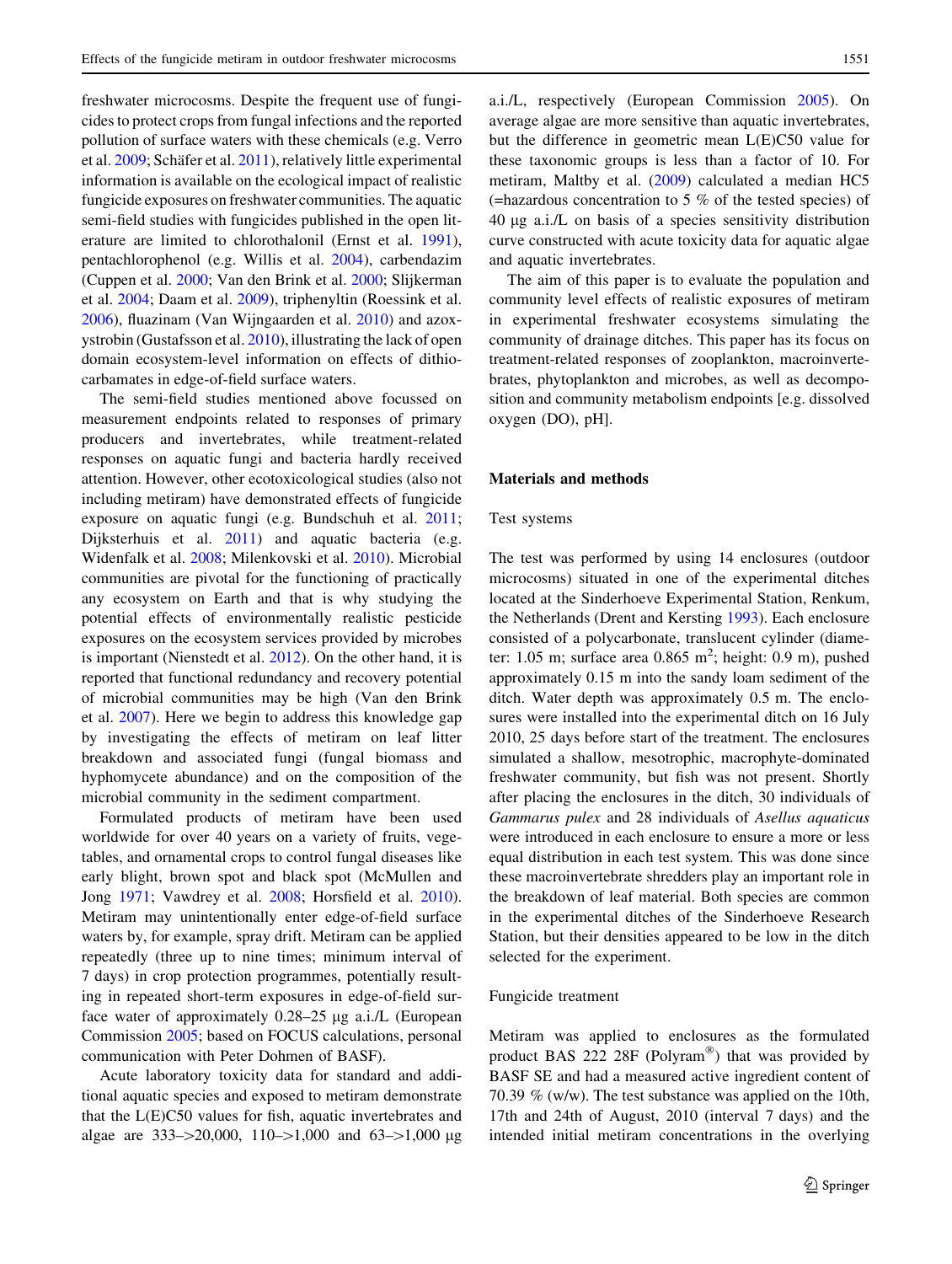<span id="page-2-0"></span>water of the enclosures were 0, 4, 12, 36, 108, and 324  $\mu$ g a.i./L, in line with the expected population level effects on basis of single species toxicity tests and predicted environmental concentrations (PECs). The lowest test concentration is based on the reported 21-day NOEC of Daphnia magna  $(4.3 \mu g a.i.L)$  and the highest test concentration on the (lower) acute toxicity values reported for Tier-1 aquatic standard test species (see introduction section). Four test systems were used as controls and two test systems were used for each metiram concentration. Treatments and controls were assigned randomly to the 14 enclosures. The fungicide was applied by pouring approximately 2 L of dosing solution over the water surface and gently stirring to mix the compound in the water column. The control enclosures received water only.

## Fungicide residues in water

Since metiram shows an extremely fast dissipation in water, actual peak concentrations were estimated by analyzing the metiram concentration of the dosing solutions and measuring the exact volume of dosing solution applied to each enclosure. In addition, 2 h after each application duplicate 500 mL depth-integrated samples were taken from each enclosure by means of a vacuum pump and stainless steel suction tubes and stored in borosilicate glass flasks. Metiram analysis of these water samples was

performed at Alterra by liquid chromatography with tandem mass spectrometric detection by measuring the concentration of the ethylenebisdithiocarbamate (EBDC) ligand released in the water samples. The formed EBDC analyte was methylated with iodomethane. The methylated EBDC was then quantified by HPLC with MS/MS detection. The limit of quantification (LOQ) of the method for metiram analysis in water is 50 ng/L.

In addition, water samples collected on day 17 (3 days after the last metiram application) and on day 59 (end of experiment) from enclosures that received the three highest treatment levels were analysed by BASF SE for concentrations of metiram and its degradates ethylene–thiourea (ETU), ethylene–urea (EU), hydantoin (HY), carbamid, ethylene bisisothiocarbamate (EBIS) and  $C_8H_8N_4S_2$ (TDIT). Before analysis of these compounds by means of LC/MS/MS, metiram water samples were methylated with iodomethane. Samples for the analysis of EBIS, carbamid and TDIT were acidified with formic acid, and samples for ETU, EU and HY measurements with acetic acid.

#### Ecological endpoints investigated

The endpoints measured in this study are summarized in Table 1. Artificial substrates, in the form of litter bags and pebble baskets, were used to monitor the macroinvertebrate community. Two litter bags (initially containing 2 g dry

| Endpoint                                             | Unit                                                   | Sampling days                   |
|------------------------------------------------------|--------------------------------------------------------|---------------------------------|
| <b>Macroinvertebrates</b>                            |                                                        |                                 |
| Species composition                                  | Taxa richness                                          | $-12, 15, 29, 43, 57$           |
| Abundance                                            | Numbers/L                                              |                                 |
| Zooplankton                                          |                                                        |                                 |
| Species composition                                  | Taxa richness                                          | $-1, 3, 10, 17, 24, 31, 48, 59$ |
| Abundance                                            | Numbers/L                                              |                                 |
| Phytoplankton                                        |                                                        |                                 |
| Species composition                                  | Taxa richness                                          | $-1, 3, 10, 17, 24, 31, 48, 59$ |
| Abundance                                            | Numbers/mL                                             |                                 |
| Chlorophyll a                                        | $\mu$ g/L                                              |                                 |
| Macrophytes                                          |                                                        |                                 |
| Above ground biomass                                 | g dry weight/enclosure                                 | $-14, 62$                       |
| Microbes and decomposition                           |                                                        |                                 |
| Fungal biomass on leaves                             | μg fungi/mg freeze-dried leaf                          | $-4, 3, 10, 17, 31, 52$         |
| Fungal species abundance on leaves                   | Conidia production score                               | $-4, 3, 10, 17, 31, 52$         |
| Leaf decomposition                                   | g dry weight (mass loss)                               | $-4, 3, 10, 17, 31, 52$         |
| Sediment bacterial and fungal<br>community structure | Presence and intensity<br>of bands in the DGGE profile | $-4, 3, 10, 17, 24, 31, 48, 59$ |
| Physico-chemical                                     |                                                        |                                 |
| pH, DO, temp., EC                                    | $-$ , mg/L, $\degree$ C, $\mu$ s/cm                    | $-1, 3, 10, 17, 24, 31, 48, 59$ |
| Alkalinity                                           | meq/L                                                  | $-1, 17, 59$                    |
| <b>Nutrients</b>                                     | mg/L                                                   | $-1, 59$                        |
|                                                      |                                                        |                                 |

Table 1 Summary of endpoints investigated in microcosm study

DO dissolved oxygen, EC electrical conductivity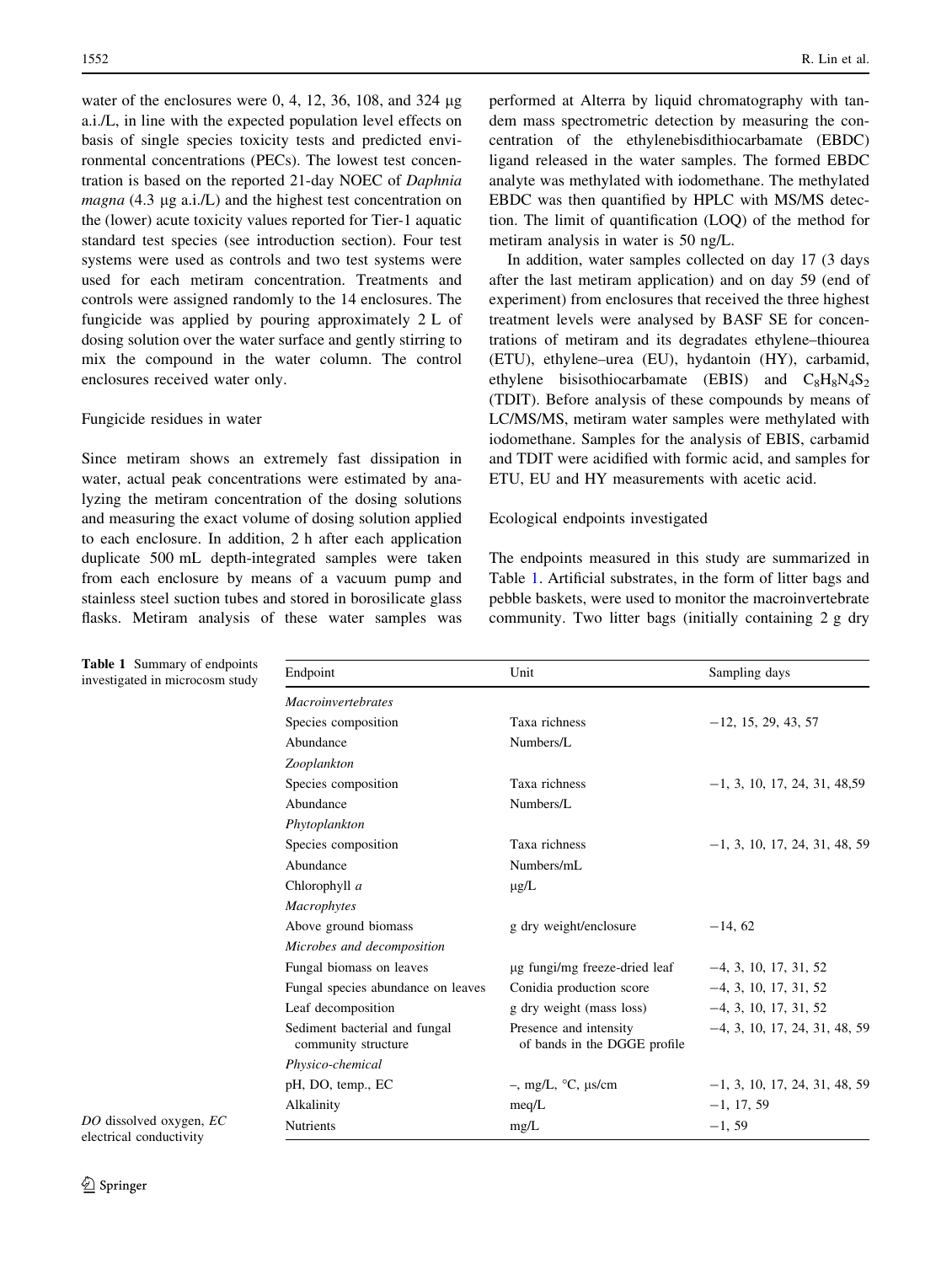weight of Populus leaves) and two pebble baskets were incubated in the enclosures for approximately 2 weeks prior to sampling. For a detailed description of the artificial substrates and the collection of macroinvertebrates see Brock et al. ([1992\)](#page-17-0).

Approximately 10 L depth-integrated water samples were collected from each enclosure by means of a perspex tube to monitor the plankton community. A 5-L aliquot of each sample was filtered through a 55-um mesh net and the collected zooplankton removed and preserved with acetate buffered lugol solution. The remaining 5-L aliquot of each sample was filtered through a 20-um mesh net and the collected phytoplankton removed and also preserved with acetate buffered lugol solution. The filtered water was returned to its original enclosure. Cladocerans, ostracods and copepods were counted using a binocular microscope at a magnification of 25 times. Using an inverted microscope (100–400 times magnification), the numbers of rotifers and copepod nauplii were determined by counting the specimens in a known volume. Rotifers and cladocerans were identified to the lowest practical taxonomic level (in most cases species/genus level). Copepods (except nauplii) were divided into calanoids and cyclopoids.

Phytoplankton species composition was studied by counting the number of cells or colonies in a known volume of concentrated sample. Taxa and abundance measures were based on a maximum of 40 counting fields or a minimum of 200 observations (in at least 20 counting fields of a cuvette) using an inverted microscope (magnification  $\times$ 400). Phytoplankton were identified to the lowest practical taxonomic level. Concentrations of total phytoplankton chlorophyll  $a$  were measured by means of a BBE AlgaeTorch (Envitech Ltd.). The measurements with this instrument are based on the natural fluorescence of algae cells as described for the BBE spectrofluorometric probe by Beutler et al. [\(2002](#page-17-0)). The BBE AlgaeTorch was placed in the bucket that contained 10 L of depth-integrated water sample from each enclosure and chlorophyll a measurements were performed at least three times in each sample.

Pre-application above-sediment macrophyte biomass was assessed by sampling three representative plots  $(0.25 \text{ m}^2)$  inside the study ditch but outside of the enclosures. The above-sediment macrophyte biomass was sampled from each enclosure at the end of the study. Sampled plant material was rinsed under tap water to remove loosely attached materials (e.g. sediment particles and invertebrates), packed in pre-weighted aluminium foil and dried in an oven for at least 48 h at 70  $^{\circ}$ C and until constant weight was reached.

Temperature, pH and DO were measured at approximately 25 cm water depth using an HQ40D (Hach) oxygen-acidity meter, equipped with a luminescent DO probe. Electrical conductivity was measured at the same water depth using a WTW LF191 meter and the alkalinity of a 100-mL unfiltered water sample from each enclosure was measured by titration with 0.02 N HCl to pH 4.2. Nutrient status was assessed by filtering a 100-mL depth integrated water sample through a GF/C glass fibre filter (mesh size  $1.2 \mu m$ ). The filtrate was stored in polyethylene flasks at  $-18$  °C until analysis of total nitrogen, nitrate/nitrite, ammonium, ortho-phosphate and total phosphate following standard procedures.

Fungal biomass, aquatic hyphomycete abundance and leaf decomposition were assessed by deploying 5 or 8 g of air-dried alder leaf material in fine mesh  $(600 \mu m)$  or coarse mesh  $(0.5 \text{ cm} \times 0.5 \text{ cm})$  bags. The fine mesh excluded macroinvertebrates whereas the coarse mesh did not. Leaf material was conditioned in an experimental ditch for 4 weeks and allocated to the enclosures 4 days before the first fungicide application. Fifteen fine and 15 coarse mesh bags were initially placed in each enclosure and three bags of each type were retrieved on each sampling date. After retrieval, all leaf material was washed gently to remove attached sediment before processing.

Twenty-five 1-cm diameter alder leaf discs were cut per fine mesh bag; 10 discs being used for fungal identification and 15 discs for fungal biomass measurements. Conidial morphology was used to identify aquatic hyphomycetes (Ingold [1975\)](#page-18-0) and leaf discs were agitated in sterile distilled water for 4 days prior to examination to stimulate sporulation. A measure of relative abundance was obtained by assigning species a score between 0 and 4 based on conidial abundance: 0 (conidia absent), 1 (1–3 conidia), 2 (4–9 conidia), 3 (10–15 conidia), 4 ( $>15$  conidia). The remaining 15 leaf discs were placed in sterile eppendorf tubes and stored frozen until analysed for fungal biomass using an ergosterol assay modified from Newell and Fell [\(1992](#page-18-0)).

Alder leaf decomposition, expressed as mass loss, was determined for leaf material deployed in fine mesh bags (i.e. microbial decomposition) and coarse mesh bags (i.e. microbial decomposition  $+$  invertebrate consumption). Mass loss calculations took account of leaf material used for the assessment of fungal biomass and species identification.

In order to study the effects of metiram application on microbes in the sediment, three cores of the upper 3 cm of sediment (using a Perspex tune with an inner diameter of 2.4 cm) from each control enclosure and from those that received the two highest treatment levels (108 and 324 µg) metiram/L) were collected on each sampling date (see Table [1](#page-2-0)). The three cores were thoroughly mixed in order to get one homogeneous sediment sample per test system. Subsequently, subsamples were taken and stored in eppendorf tubes, which were directly put on dry ice and later stored at  $-80$  °C until use. Microbial community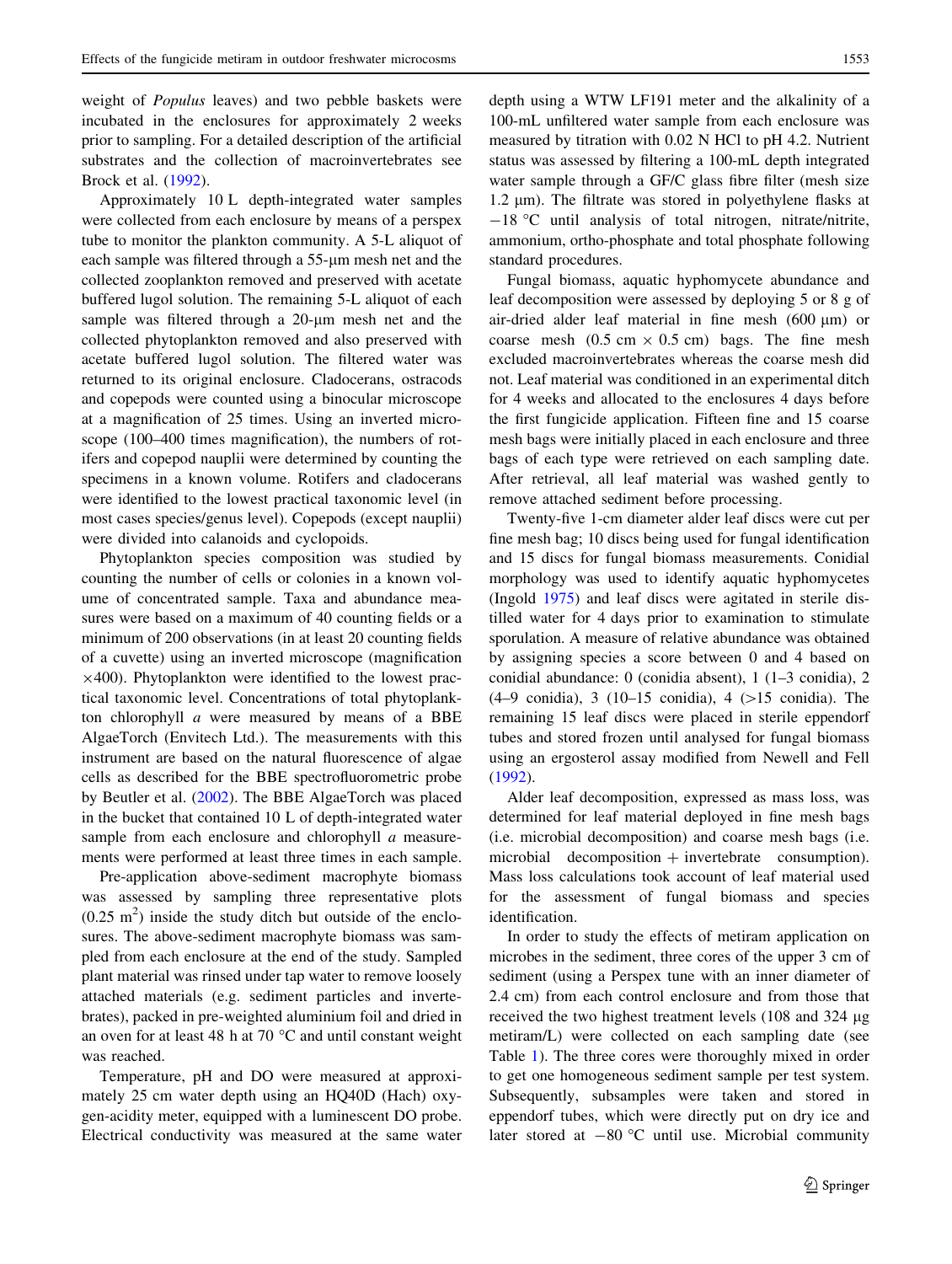structure was assessed using molecular techniques (Bending et al. [2007;](#page-17-0) Ferreira et al. [2009;](#page-18-0) Tzeneva et al. [2008](#page-19-0); Villeneuve et al. [2011](#page-19-0)). Total DNA was isolated from these subsamples using the FastDNA $^{\circledR}$  Kit for Soil (MP Biomedicals, Santa Ana, CA) according to the manufacture's protocol (Mincer et al. [2005](#page-18-0)). Polymerase chain reaction (PCR) (Mullis et al. [1986](#page-18-0)) amplifications were performed using the isolated DNA where the bacterial community was targeted by amplification of 16S rRNA gene fragments, whereas fungal community was targeted by both amplification of 18S rRNA gene fragments and internal transcribed spacer (ITS) region fragments, using the primers listed in Table 2. PCR products were analysed by denaturating gradient gel electrophoresis (DGGE) using a Dcode Universal Mutation Detection System (Bio-Rad, Hercules, CA, USA) (Muyzer et al. [1993\)](#page-18-0). DGGE was performed on polyacrylamide gels with a denaturant gradient from 30 to 60 % for the separation of 16S rRNA gene amplicons, from 20 to 45 % for 18S rRNA gene amplicons and from 20 to 50 % for the ITS region (100 % denaturing acrylamide was defined as 7 M urea and 40  $\%$  (v/v) formamide). Aliquots of PCR products were loaded on the gel and electrophoresis was carried out with  $1 \times$  Tris-acetate-EDTA buffer at 60 °C and at 85 V for 16 h. After the completion of the electrophoresis, gels were silver-stained (Sanguinetti et al. [1994\)](#page-18-0) and scanned. DGGE band detection and quantification of band intensity were performed using the Bionumerics software version 4.61 (Applied Maths, Belgium) (Tzeneva et al. [2009](#page-19-0)) and the results used to assess operational taxonomic units (OTUs) for microbes in the sedi-ment samples (Massana and Jürgens [2003](#page-18-0)).

# **Statistics**

Prior to statistical analysis, zooplankton, macroinvertebrate, phytoplankton, bacteria and fungi data were  $Ln(ax + 1)$  transformed, where x stands for the abundance value. For zooplankton  $a = 10$ , for macroinvertebrates  $a = 2$ , for phytoplankton  $a = 1.47$ , for bacteria  $a = 12.5$ and for fungi  $a = 20$ . This was done to down-weigh high

Primer Sequence  $5^{\prime}-3^{\prime}$ 

abundance values and to approximate a normal distribution for the data (for rationale see Van den Brink et al. [2000](#page-19-0)). NOEC calculations at taxon or parameter level ( $p < 0.05$ ) were carried out using the Williams test (ANOVA; Williams [1972\)](#page-19-0). The analyses were performed with the Community Analysis computer program (Hommen et al. [1994](#page-18-0)).

Effects on the zooplankton, macroinvertebrate, phytoplankton, sediment bacterial and sediment fungal communities were analysed by the principle response curves (PRC) method (Van den Brink and Ter Braak [1999\)](#page-19-0). In addition to the overall significance of the effects of the treatment regime (Monte Carlo permutation tests), each treatment was also compared to the controls to identify the NOEC at the community level. The NOEC calculations were carried out by applying the Williams test to the sample scores of the first principle component of each sampling date in turn (Van den Brink et al. [1996\)](#page-19-0). Effects were considered consistent when they showed statistically significant deviations pointing in the same direction for at least two consecutive sampling points or occurred on a single sampling day during or immediately after the application period. The data were also evaluated for possible artefacts relating to small magnitude of measured counts, or having no treatment related concentration– response and/or no clear causality with community interactions or timing (European Commission [2002\)](#page-18-0).

# **Results**

#### Physico-chemical measurements

Water temperatures in the enclosures were approximately  $18-19$  °C at the start of the experiment and during the metiram application period. Temperatures gradually declined from sampling day 17 onwards and the lowest water temperature measured in the enclosures was approximately 12  $\degree$ C. Data on weather conditions during the experiment can be found in the Supporting Information.

| <b>Table 2</b> Primers used to assess |
|---------------------------------------|
| OTUs for bacteria and fungi           |
| present in sediment samples           |

| Primer  | Sequence $5'$ –3'                                                | Specificity     | References            |
|---------|------------------------------------------------------------------|-----------------|-----------------------|
| F968-GC | CGCCCGGGGCGCGCCCCGGGCGGGGCGGG                                    | <b>Bacteria</b> | Nubel et al. (1996)   |
|         | GGCACGGGGGGAACGCGAAGAACCTTAC                                     |                 |                       |
| 1401R   | CGGTGTGTACAAGACCC                                                | Bacteria        | Nubel et al. (1996)   |
| NS1     | <b>GTAGTCATATGCTTGTCTC</b>                                       | Fungi           | White et al. $(1990)$ |
| GCfung  | CGCCCGCCGCCCCCCGCGCCCGGCCCGCCCG<br>CCCCCGCCCCATTCCCCGTTACCCGTTG  | Fungi           | May et al. $(2001)$   |
| ITS3-GC | CGCCCGCCGCGCCCCGCGCCCGGCCCGCC<br>GCCCCCGCCCCGCATCGATGAAGAACGCAGC | Fungi           | White et al. $(1990)$ |
| ITS4    | <b>TCCTCCGCTTATTGATATGC</b>                                      | Fungi           | White et al. $(1990)$ |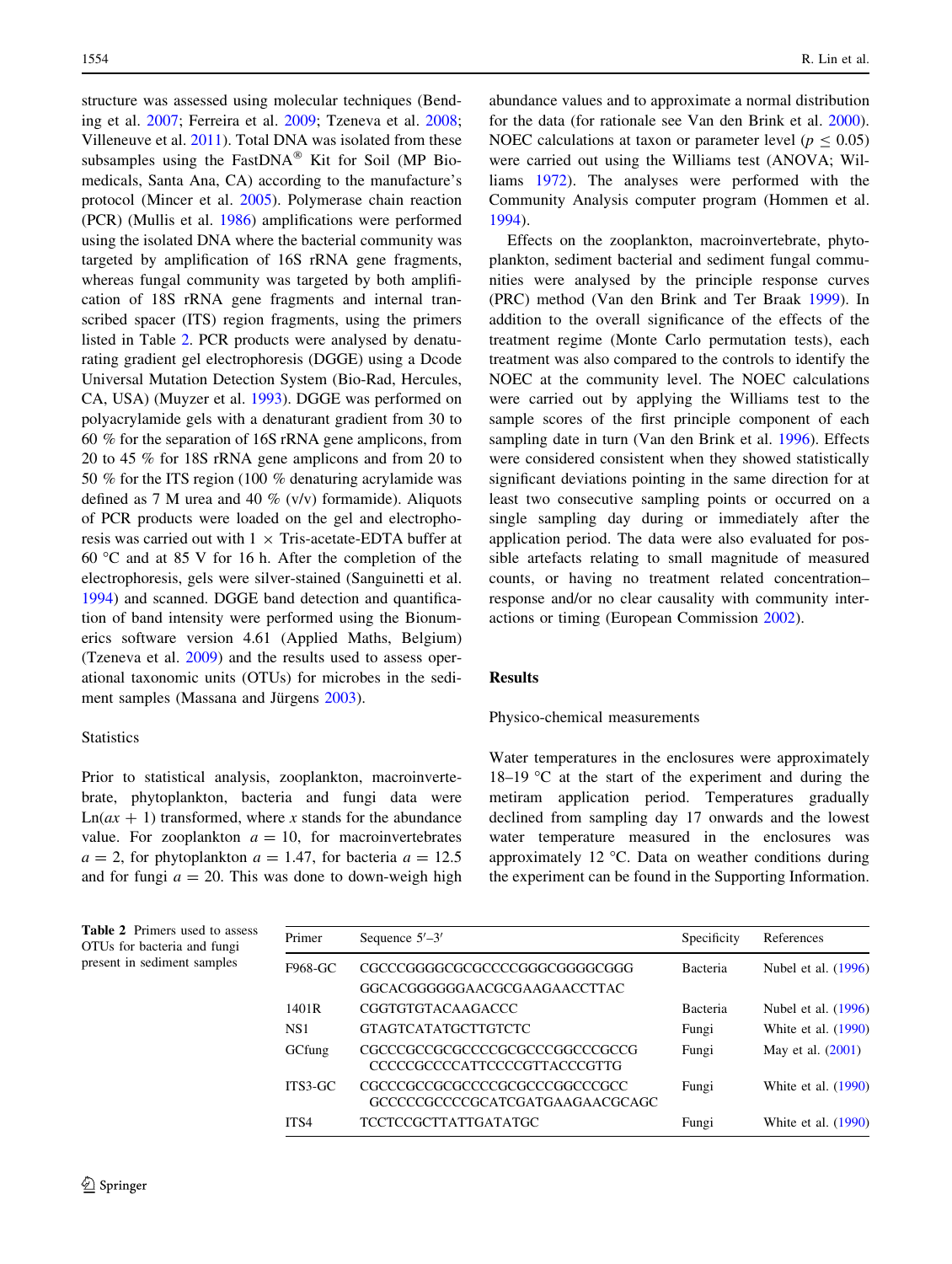| Endpoint       |                          | Day after first application |                          |                          |                          |                          |                             |                        |             |  |  |  |  |
|----------------|--------------------------|-----------------------------|--------------------------|--------------------------|--------------------------|--------------------------|-----------------------------|------------------------|-------------|--|--|--|--|
|                | $-1$                     |                             | 10                       | 17                       | 24                       | 31                       | 48                          | 59                     |             |  |  |  |  |
| EC             | $\overline{\phantom{0}}$ | 108 <sup>4</sup>            | 108 <sup>4</sup>         | $\overline{\phantom{0}}$ | $\overline{\phantom{a}}$ | $\overline{\phantom{a}}$ | -                           | $36\downarrow^{\rm a}$ | SI Fig. I-A |  |  |  |  |
| pH             | 4 <sup>1</sup>           | $4\uparrow^{a,b}$           | $108\downarrow^{\rm a}$  | $\ll 4\downarrow^a$      | -                        | $\overline{\phantom{a}}$ | $12\downarrow^{\mathrm{a}}$ | $\leq 4 \uparrow^a$    | SI Fig. I-B |  |  |  |  |
| O <sub>2</sub> | $\overline{\phantom{a}}$ | -                           | $\overline{\phantom{0}}$ | $108\downarrow^{\rm a}$  | $\overline{\phantom{a}}$ | $\overline{\phantom{m}}$ | $\leq 4\uparrow^a$          | $\qquad \qquad$        | SI Fig. I-C |  |  |  |  |
| Alkalinity     | -                        |                             |                          | $\leq 4 \uparrow^a$      |                          |                          |                             | $12\downarrow^{\rm a}$ | SI Fig. I-D |  |  |  |  |

**Table 3** NOECs (Williams test,  $p < 0.05$ ) in µg a.i./L (expressed in terms of nominal treatment level) for physico-chemical characteristics observed on each sampling date in the metiram enclosure experiment

 $\downarrow$  = decrease,  $\uparrow$  = increase, – = no significant effect (Williams test,  $p > 0.05$ ). SI Supporting Information

<sup>a</sup> Quantitatively small difference relative to controls

 $<sup>b</sup>$  Downward trend relative to pre-treatment (day  $-1$ )</sup>

Statistically significant changes in physico-chemical endpoints are presented in Table 3 and temporal trends are presented in the Supporting Information. A significant, but small, treatment-related increase in electronic conductivity was observed at the highest treatment-level on the days 10 and 17. Control enclosure pH values ranged between 7.2 and 9.0 and pH of control enclosures were significantly lower than that of treatment enclosures in the pre-treatment period  $(\text{day} -1)$  and immediately after first metiram application (day 3). However, on sampling days 10, 17 and 48, pH values showed a small, but statistically significant, treatment-related decrease and on day 59 there was a significant increase in pH although all deviations were less than 1 pH unit.

DO concentrations were relatively low in all enclosures during the application period, but were always higher than 4 mg/L. After day 17, DO levels increased to approximately 10 mg/L. A small but significant decline in DO was observed on day 17 in the 324 µg a.i./L treatment, and on day 48 DO levels were significantly higher in all treated enclosures relative to controls. All treatment-related differences in DO concentration were less than 1–2 mg/L.

Alkalinity values in control enclosures ranged between 1.08 to 1.24 mmol/L. On day 17, a small but significant treatment-related increase in alkalinity was measured while at the end of the experiment (day 59) a small but significant treatment-related decrease was observed.

At the start and the end of the experiment, nitrate/nitrite, ammonium, ortho-phosphate and total phosphate concentrations in depth-integrated water samples from the enclosures were below detection limits. On days  $-1$  and day 59 measured concentrations of total soluble nitrogen ranged between 0.9–1.1 and 0.4–0.7 mg/L, respectively. Treatment-related effects on nutrient concentrations in the water column could not be demonstrated.

#### Exposure concentrations

Metiram concentrations in the dosing solutions were on average 92.7 % of the intended concentration (range of

79.0–113.4 %), but concentrations in depth-integrated water samples collected approximately 2 h after the first fungicide application were only 36.6 % (range 16.0–65.1 %) of the initial concentration, highlighting the rapid disappearance of metiram from the water compartment. Unfortunately, the water samples collected 2 h after the second and third treatment were lost due to technical problems during metiram analysis (corrosion of the metal tubes of the measurement equipment).

Three days after the last application (day 17), the average concentration in water samples collected from the  $324 \mu g$ metiram/L enclosures was  $0.14 \mu$ g metiram/L (0.04 % of the initial concentration) and no metiram was detected in samples from the  $108$  and  $36 \mu$ g metiram/L enclosures  $(<0.05 \mu g$  metiram/L). Average concentrations of the metabolites EU and ETU in day 17 water samples from the 324, 108 and 36  $\mu$ g metiram/L enclosures, were 38.8  $\mu$ g EU/L and 12.2 μg ETU/L, 15.6 μg EU/L and 0.6 μg ETU/L and 4.3 µg EU/L and 0.13 µg ETU/L, respectively. All other degradates analysed were below detection limits (i.e.  $\langle 20 \mu g/L \rangle$  for HY;  $\langle 0.2 \mu g/L \rangle$  for EBIS, carbimid and TDIT). At the end of the experiment (day 59 after the first treatment) the concentrations of metiram and all metabolites analysed were below detection limits (metiram  $\langle 0.05 \mu g/L; \text{EU} \langle 1.0 \mu g/L; \text{HY} \langle 20 \mu g/L; \text{ETU},$ EBIS, carbimid and TDIT  $< 0.2 \mu g/L$ ). These data illustrate that metiram dissipates very fast (estimated water dissipation DT50 of approximately 1–6 h) and that its metabolites are not persistent in the water compartment.

### Zooplankton responses

Of the 30 zooplankton taxa collected during this study, 23 were rotifers, three were cladocerans, three were copepods and one was an ostracod. The most abundant zooplankton taxa in decreasing order were: Anuraeopsis fissa (Rotifera), copepod nauplii (Copepoda), Polyarthra remata (Rotifera), Trichocerca gr. similis (Rotifera), Keratella cochlearis (Rotifera), Lecane gr. luna (Rotifera), Cyclopoida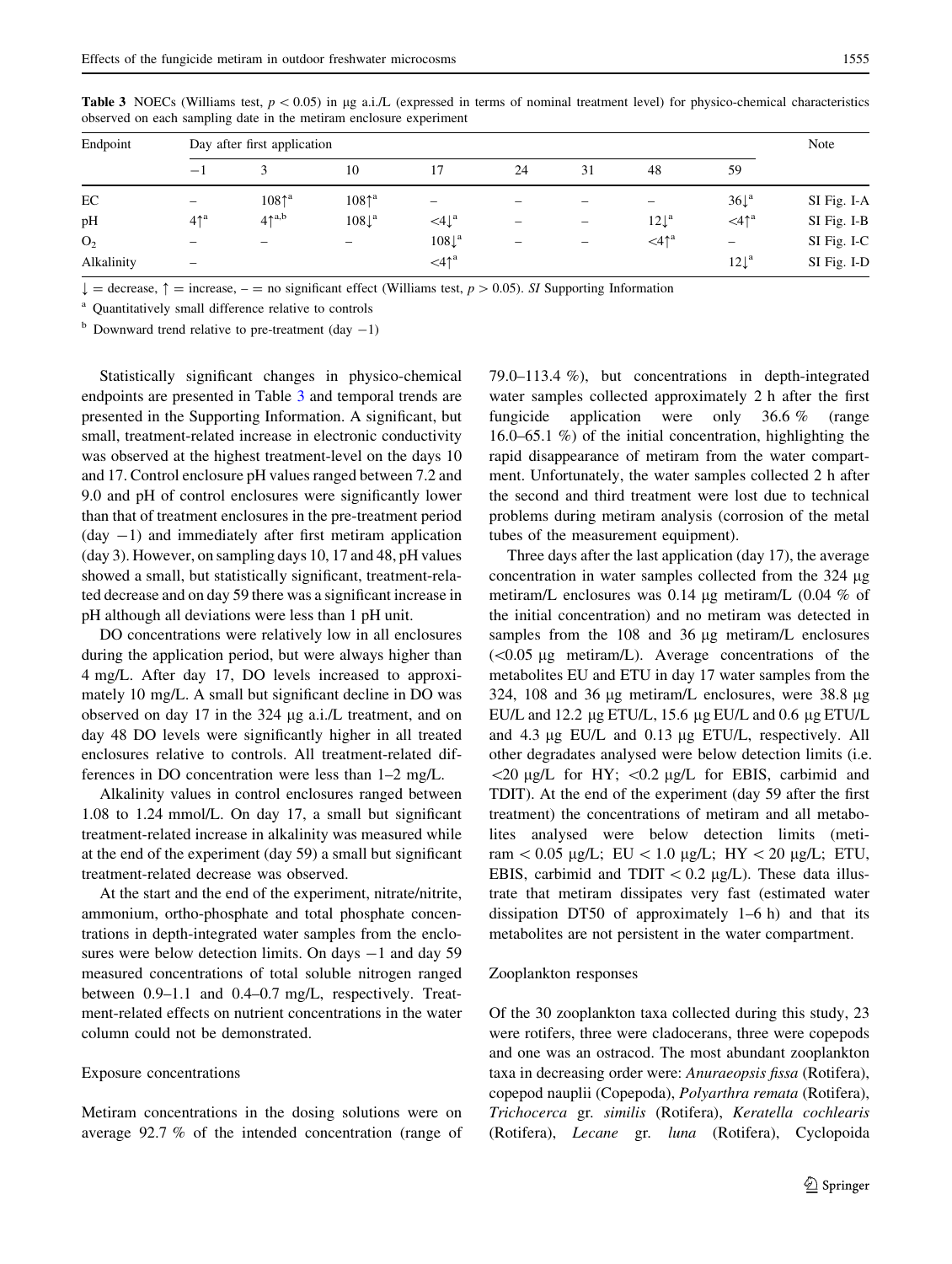<span id="page-6-0"></span>(Copepoda), Ceriodaphnia sp. (Cladocera), Trichocerca gr. porcellus (Rotifera) and Squatinella rostrum (Rotifera). The number of zooplankton taxa was significantly reduced relative to controls at the highest dose  $(324 \mu g \text{ a.i.}/L)$ 10 days after the first application (Table 4). However, a statistically non-significant decline in zooplankton richness was observed in the post-exposure period (days 17–24) in the two highest doses (Fig. [1](#page-7-0)a).

Multivariate PRC analysis indicated that the zooplankton community was significantly affected by exposure to metiram (Monte Carlo permutation test  $p = 0.009$ ) with the rotifers Anureopsis fissa and P. remata being particularly negatively affected by the metiram application (Fig. [2](#page-8-0)a). Significant treatment-related effects on the zooplankton community were detected at the highest concentration (324  $\mu$ g a.i./L) on day 3 and in the 108 and 324  $\mu$ g a.i./L enclosures on days 10, 17 and 24 (Table 4).

At the population level, statistically significant differences between treatments and controls could be observed for 13 of the 30 zooplankton taxa, but for two of them these differences occurred in the pre-treatment period (Table 4) and consequently were not treatment-related. Results of univariate analyses of population data (Williams test,

 $p<0.05$  are presented in Table 4 and temporal trends illustrated in Fig. [3](#page-9-0).

Treatment-related effects on Rotifera total abundance were observed at the two highest treatment-levels (NOEC =  $36 \mu$ g a.i./L) and started soon after first application. Full recovery was observed on day 31 (Fig. [3a](#page-9-0)). Similar treatment-related declines were observed for A. fissa from day 3 to day 24 at the two highest treatment levels (NOEC<sub>population</sub> = 36 µg a.i./L). After day 31 densities in controls declined to zero and differences in abundance between treatments did not show a clear concentration–response relationship (Fig. [3b](#page-9-0); Table 4). P. remata was the most sensitive rotifer species with minor but significant declines observed at the 36 µg a.i./L treatment level (days 3 and 24) and clear treatment-related declines observed from day 3 to day 31 at 108 and 324 lg a.i./L, followed by recovery. Note, however, that the decline in the 108 µg a.i./L enclosures was more pronounced than in enclosures that received 324 µg a.i./L (Fig. [3c](#page-9-0); Table 4). The abundance of the rotifers T. gr. similis and K. cochlearis declined in the highest treatment level from day 3 to day 17 and in the 108 µg a.i./L enclosures on day 17. After day 17, abundance of T. gr. similis declined in all enclosures, including the controls (Fig. [3d](#page-9-0); Table 4).

**Table 4** NOECs (Williams test,  $p < 0.05$ ) in µg metiram/L (expressed in terms of nominal treatment level) for zooplankton community and individual taxa that showed a treatment-related effect on at least one sampling

|             |                     |                          | Day after first application |                          |                          |                 |                          |                          |                          |              |  |
|-------------|---------------------|--------------------------|-----------------------------|--------------------------|--------------------------|-----------------|--------------------------|--------------------------|--------------------------|--------------|--|
|             |                     | $-4$                     | 3                           | 10                       | 17                       | 24              | 31                       | 48                       | 59                       |              |  |
| Zooplankton | Total taxa richness |                          |                             | $108\downarrow$          | $\qquad \qquad -$        | -               |                          |                          |                          | Figure 1a    |  |
|             | Community           | $\overline{\phantom{0}}$ | 108                         | 36                       | 36                       | 36              |                          |                          | $\overline{\phantom{0}}$ | Figure 2a    |  |
| Taxon group | Taxon name          |                          |                             |                          |                          |                 |                          |                          |                          |              |  |
| Rotifera    | Total abundance     |                          | $36\downarrow$              | $36\downarrow$           | $36\downarrow$           |                 |                          |                          |                          | Figure 3a    |  |
|             | A. fissa            | $\overline{\phantom{m}}$ | $36\downarrow$              | $36\downarrow$           | $36\downarrow$           | $36\downarrow$  |                          | -                        | -                        | Figure 3b    |  |
|             | Cephalodella gibba  | 1081                     | -                           |                          | -                        | -               |                          | -                        |                          | Low density* |  |
|             | K. cochlearis       |                          | $108\downarrow$             | $108\downarrow$          | $36\downarrow$           | $12\downarrow$  |                          | -                        | $\overline{\phantom{0}}$ |              |  |
|             | Lepadella patella   |                          |                             |                          | —                        | -               |                          | -                        | 12 <sup>†</sup>          | Low density  |  |
|             | P. remata           | $\overline{\phantom{0}}$ | $12\downarrow$              | 36 <sub>l</sub>          | $36\downarrow$           | $12\downarrow$  | $36\downarrow$           | $\overline{\phantom{0}}$ |                          | Figure 3c    |  |
|             | S. longicaudum      | $\qquad \qquad -$        | $\overline{\phantom{0}}$    | $108\downarrow$          | $36\downarrow$           | -               | $108\downarrow$          | $\qquad \qquad -$        | -                        |              |  |
|             | S. rostrum          | -                        | $108\downarrow$             | -                        | $\overline{\phantom{0}}$ | -               |                          | $\overline{\phantom{0}}$ |                          |              |  |
|             | T. gr. similis      | -                        | $108\downarrow$             | $108\downarrow$          | $36\downarrow$           | -               | $\overline{\phantom{0}}$ | $\overline{\phantom{0}}$ | $\overline{\phantom{0}}$ | Figure 3d    |  |
|             | Trichotria pocillum | -                        |                             |                          | —                        | -               | 36 <sup>†</sup>          |                          | -                        | Low density  |  |
| Copepoda    | Total abundance     |                          | $108\downarrow$             | $108\downarrow$          | $108\downarrow$          | $12\downarrow$  | $\qquad \qquad -$        | $108\downarrow$          | $\overline{\phantom{0}}$ | Figure 3e    |  |
|             | Calanoida           | 1081                     | -                           | $\overline{\phantom{0}}$ | $\overline{\phantom{0}}$ | -               | $\overline{\phantom{0}}$ | -                        | -                        |              |  |
|             | Cyclopoida          | $\qquad \qquad -$        | $108\downarrow$             | 108 <sup>L</sup>         | $36\downarrow$           | $108\downarrow$ | $108\downarrow$          |                          | -                        | Figure 3f    |  |
|             | Nauplii             |                          | $108\downarrow$             | $108\downarrow$          | $\overline{\phantom{0}}$ | $12\downarrow$  |                          | $108\downarrow$          | $\overline{\phantom{0}}$ |              |  |
| Cladocera   | Total abundance     |                          |                             |                          |                          |                 |                          | -                        | $\overline{\phantom{0}}$ | Figure 3g    |  |
|             | Alona sp.           |                          |                             |                          |                          |                 |                          | 108 <sup>†</sup>         | -                        | Low density  |  |
| Ostracoda   | Ostracoda           | -                        |                             |                          | 1081                     | -               |                          |                          |                          | Low density  |  |

 $\downarrow$  = reduction in abundance,  $\uparrow$  = increase in abundance,  $-$  = no significant effect (Williams test,  $p > 0.05$ )

\* Low density means that the number of individuals per sample was on average\10 individuals/L when the statistically significant difference was observed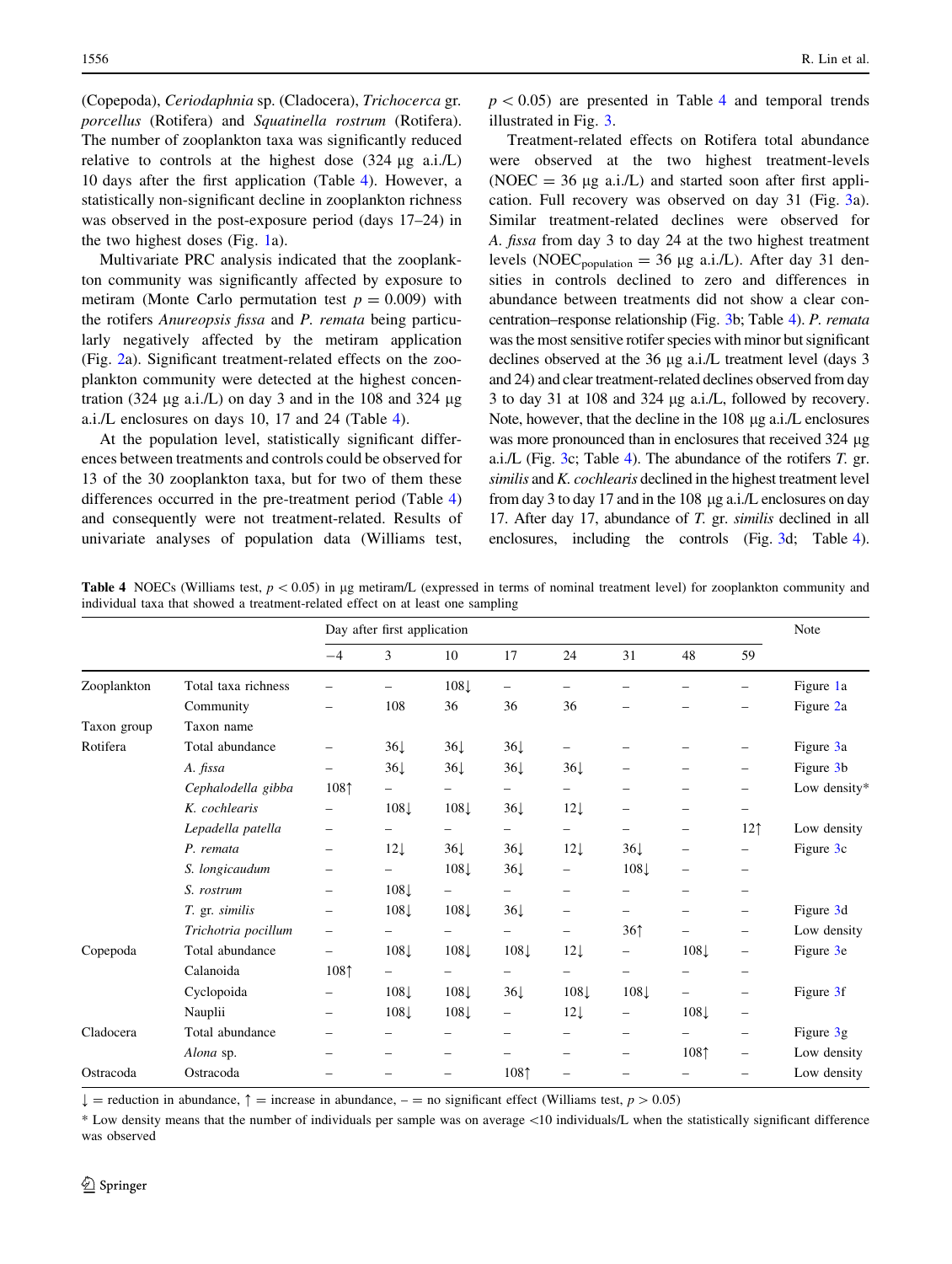<span id="page-7-0"></span>

Fig. 1 Dynamics in taxa richness of zooplankton (a), macroinvertebrates (b), phytoplankton (c) and chlorophyll  $a$  biomass of phytoplankton (d) in the different treatments of the metiram enclosure experiment. The shaded area shows the range observed in control

Significant declines in the abundance of K. cochlearis were observed in the 36 µg a.i./L enclosures on day 24 (Table [4](#page-6-0)). Treatment-related declines in abundance of the rotifer Scaridium longicaudum were observed on day 10 (NOEC = 108  $\mu$ g a.i./L), day 17 (NOEC = 36  $\mu$ g a.i./L) and day 31 (NOEC  $= 108 \text{ µg a.i.}/L$ ) and at the highest treatment level this species was not detected from day 10 to day 31, followed by recovery (Table [4](#page-6-0)).

Effects of metiram on Copepoda total abundance were consistent, but small. Statistically significant treatmentrelated declines in abundance were observed from day 3 up to day 24 and on day 48 (NOECs of 108 µg a.i./L, except on day 24 when a NOEC of  $12 \mu$ g a.i./L was calculated) (Fig. [3e](#page-9-0); Table [4\)](#page-6-0). Treatment-related declines in Cyclopoida abundance were observed from day 3 to day 31 at the highest treatment level (NOEC =  $108 \mu$ g a.i./L), except on day 17 when a NOEC of 36  $\mu$ g a.i./L could be calculated. Full recovery of Cyclopoida was observed after day 31 (Fig. [3](#page-9-0)f; Table [4](#page-6-0)). Copepod nauplii were abundant in all enclosures and minor, but statistically significant, declines were observed at the highest concentration (NOEC =  $108 \mu g$  a.i./L) on days 3, 10, 24 and 48. On day 24, the calculated NOEC was  $12 \mu$ g a.i./L (Table [4](#page-6-0)).

Total abundance of Cladocera was not affected by metiram (Fig. [3g](#page-9-0); Table [4](#page-6-0)) and the only treatment-related

enclosures and the geometric mean values are presented per treatment. The vertical dotted lines indicate days of metiram application. The NOECs for treatment-related responses are presented in Tables [4](#page-6-0), [5](#page-10-0) and [6](#page-11-0)

response observed was for Alona sp. on day 48 when a NOEC of 108 µg a.i./L could be calculated (Table [4](#page-6-0)). All other populations of Cladocera did not show a treatmentrelated response. Ostracoda occurred at low densities in all enclosures and a significant increase in abundance was observed (Table [4](#page-6-0); NOEC = 108  $\mu$ g a.i./L) on an single sampling date (day 17).

#### Macroinvertebrate responses

Sixty-three macroinvertebrate taxa were collected from the enclosures, the majority of which were Insecta (34 taxa), Mollusca (10), Oligochaeta (6), Hirudinea (5), Turbellaria (5), Crustacea (2) and Hydracarina (1). Several of these taxa occurred in low densities and/or were observed on a limited number of sampling dates only. The most abundant macroinvertebrate taxa in decreasing order were: Dero sp. (Oligochatea), Chaoborus sp. (Insecta), Chironomini (Insecta), Mesostoma sp. (Turbellaria), Lumbriculus sp. (Oligochaeta), Orthocladinae (Insecta), Ceratopogonidae (Insecta), Caenis sp. (Insecta), Zygoptera (Insecta) and Dugesia lugubris (Turbellaria).

A small decrease in the number of macroinvertebrate taxa relative to controls could be observed on day 15 (a day after the third metiram application) in the enclosures that received the highest concentration  $(324 \mu g a.i.L)$  (Fig. 1b;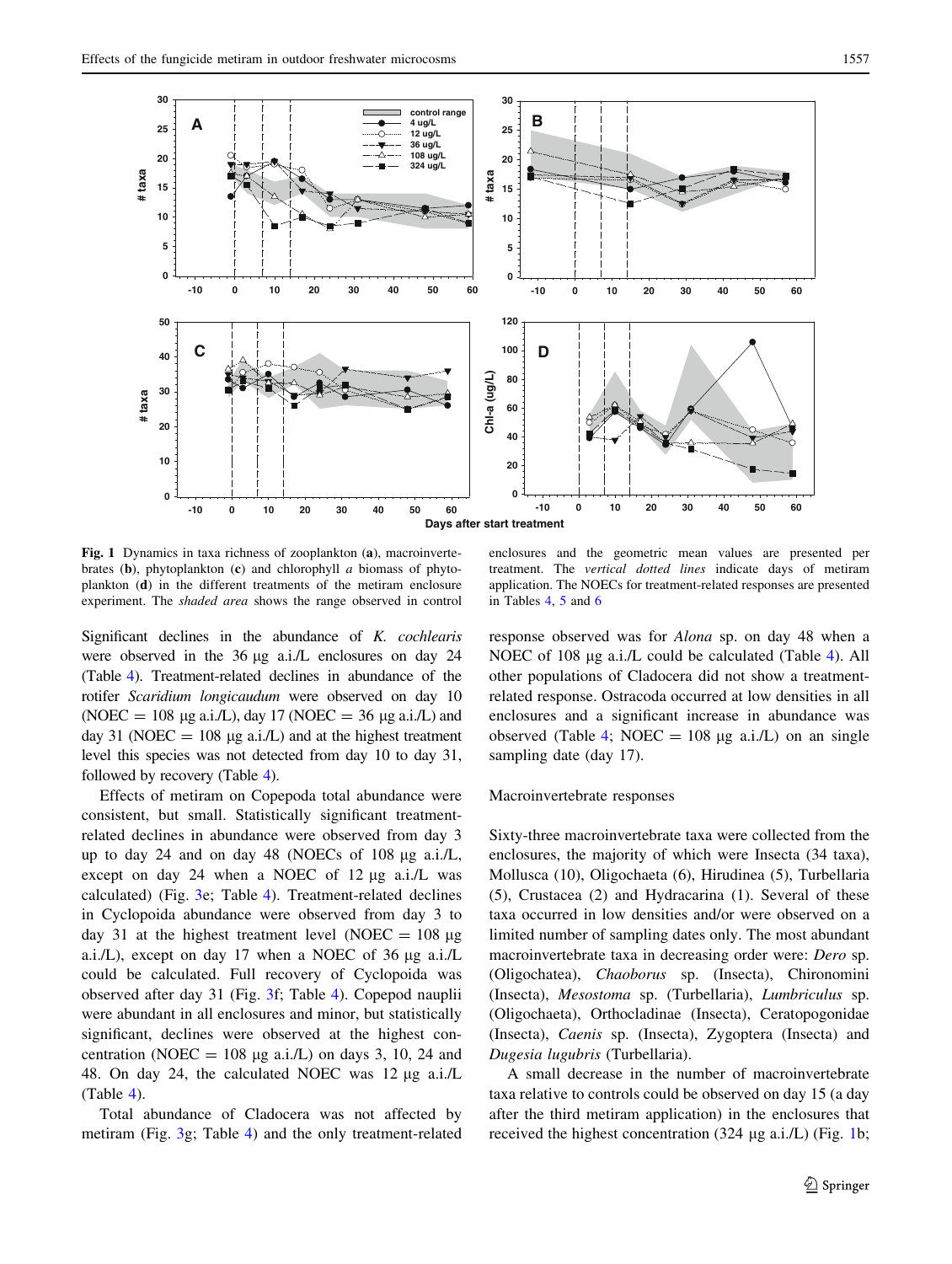<span id="page-8-0"></span>Fig. 2 Principal response curve diagram for the zooplankton dataset (a), the sediment bacteria DGGE band intensity dataset (b) and sediment bacteria OTUs dataset based on presence of DGGE bands (c) of the metiram enclosure study (for further explanation see description in text). The vertical dotted lines indicate days of metiram application.  $C_{dt}$ canonical coefficient showing the difference between treatments and control in time,  $b_k$  species weight that indicates the affinity of the taxon (a) or specific DGGE bands on the gels (b, c) with the PRC. The NOECs for treatment-related responses are presented in Tables [4](#page-6-0) and [7.](#page-14-0) a 33 % of all variance could be attributed to sampling date (horizontal axis) and 31 % to treatment level, 34 % of which is displayed on the vertical axis. b 39 % of all variance could be attributed to sampling date and 21 % to treatment level, 17 % of which is displayed on the vertical axis. c 35 % of all variance could be attributed to sampling date and 23 % to treatment level, 17 % of which is displayed on the vertical axis



Table [5](#page-10-0)). Treatment-related effects of metiram on the macroinvertebrate community could not be demonstrated by means of multivariate PRC analysis (Monte Carlo permutation test  $p = 0.83$ . Although statistically significant differences between treatments and controls could be observed for 15 of the 63 macroinvertebrate taxa, these deviations predominantly occurred on isolated sampling days (Table [5](#page-10-0)). The only macroinvertebrate taxon for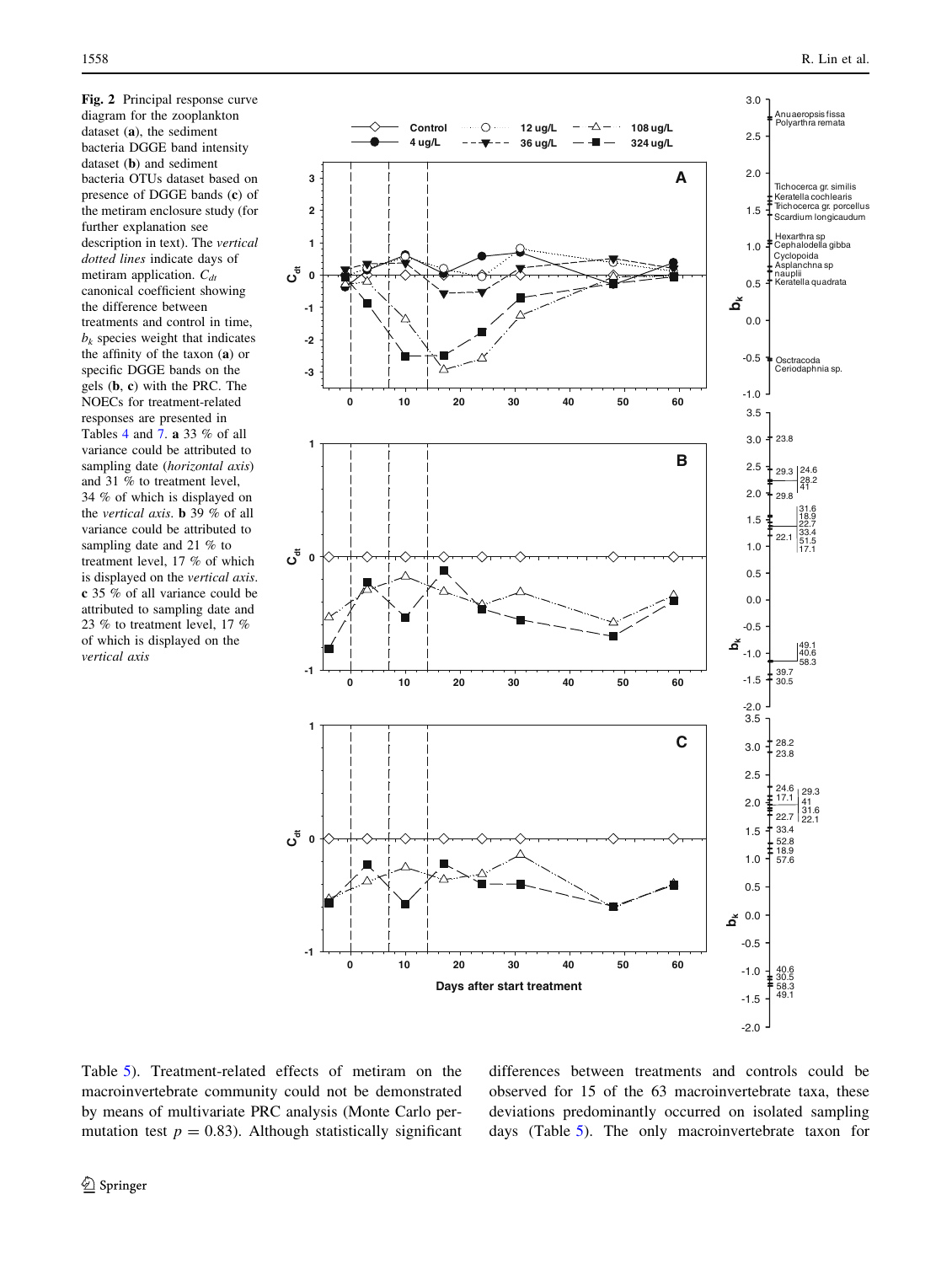<span id="page-9-0"></span>

Fig. 3 Dynamics in population abundance of zooplankton taxa (a–g) and of the phytoplankton taxon Anabaena sp. (h) in the different treatments of the metiram enclosure experiment. The shaded area shows the range observed in control enclosures and the geometric mean values are presented per treatment. a Total Rotifera, b A. fissa

(Rotifera), c P. remata (Rotifera), d T. gr. similis (Rotifera), e total Copepoda, f Cyclopoida (Copepoda), g nauplii (Copepoda), h Anabaena sp. (Cyanophyta). The NOECs for treatment-related responses are presented in Tables [4](#page-6-0) (zooplankton) and [6](#page-11-0) (Anabaena sp.)

which statistical significant differences were observed on two consecutive samplings in the post-treatment period (days 43 and 57) was Dytiscidae larvae, but this taxon occurred in low densities (always  $\lt$ 5 individuals per sample) and the effect concerned a treatment-related increase. For the ephemeropteran *Caenis* sp. and the mollusc Gyraulus crista, a statistically significant decline in numbers was calculated on day 15 (immediately after the third application), but densities of both taxa were low in all enclosures (Table [5](#page-10-0)).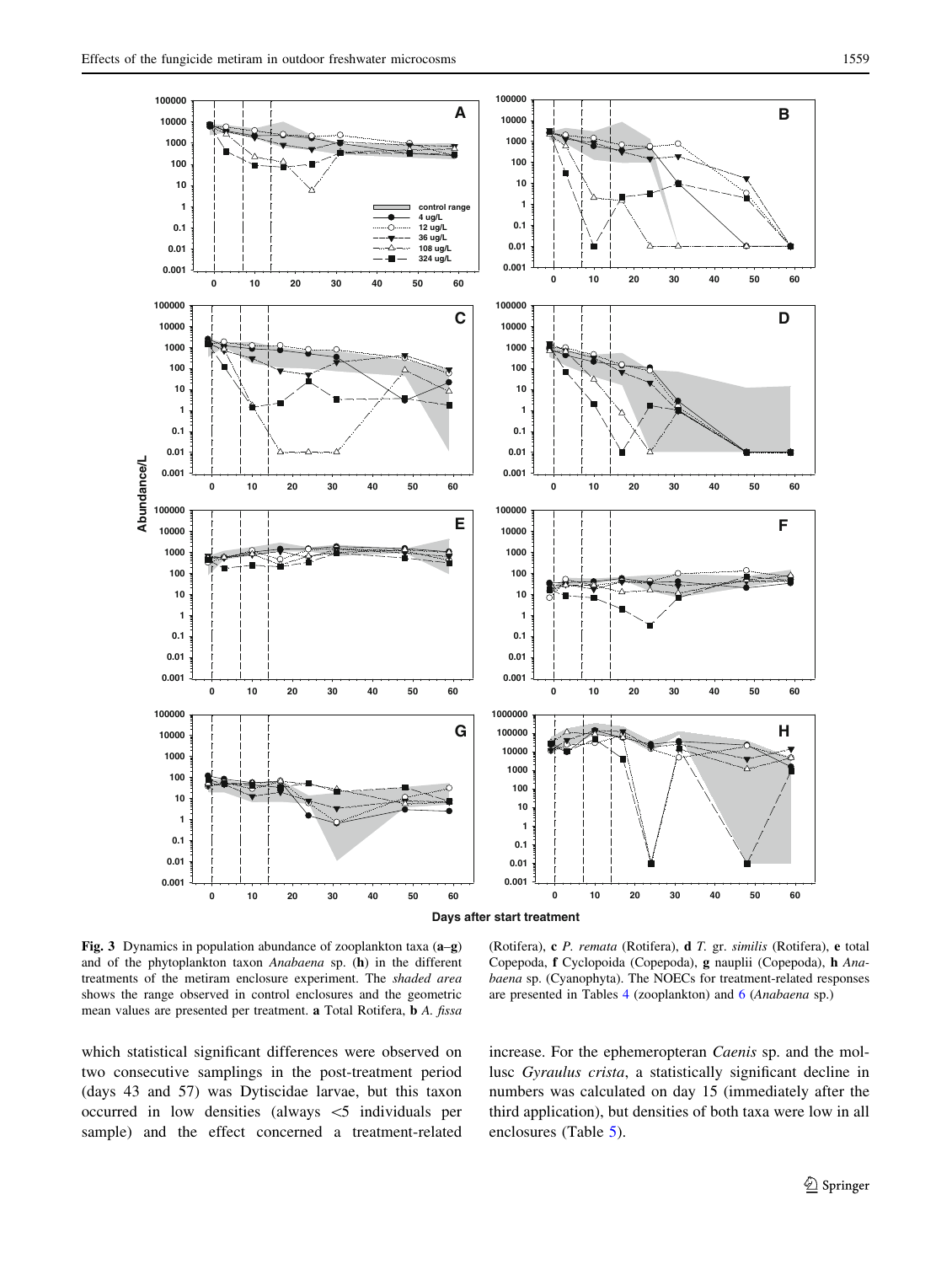|                     |                      |                 | Day after first application |      |                          |                 |                          |  |  |
|---------------------|----------------------|-----------------|-----------------------------|------|--------------------------|-----------------|--------------------------|--|--|
|                     |                      | $-12$           | 15                          | 29   | 43                       | 57              |                          |  |  |
| Macro-invertebrates | Community            |                 |                             |      |                          |                 |                          |  |  |
|                     | Total taxa richness  |                 | $108\downarrow$             |      |                          |                 | Figure 1b                |  |  |
| Taxon group         | Taxon name           |                 |                             |      |                          |                 |                          |  |  |
| Crustacea           | Asellidae            |                 |                             |      |                          | 36 <sup>†</sup> | Low density <sup>a</sup> |  |  |
| Hirudinea           | Erpobdella sp.       |                 |                             |      | -                        | 1081            | Low density              |  |  |
|                     | Helobdella stagnalis |                 |                             | 1081 |                          |                 | Low density              |  |  |
| Insecta             | Anisoptera           | $108\downarrow$ |                             |      |                          |                 | Low density              |  |  |
|                     | Caenis sp.           | -               | $36\downarrow$              |      | -                        |                 | Low density              |  |  |
|                     | Chironomini          | $108\downarrow$ | -                           |      | $\overline{\phantom{0}}$ |                 |                          |  |  |
|                     | Cloeon dipterum      | -               | -                           |      | 1081                     |                 | Low density              |  |  |
|                     | Dytiscidae (larva)   |                 |                             |      | 1081                     | 1081            | Low density              |  |  |
|                     | Haliplidae (larva)   | -               |                             |      | 1081                     |                 | Low density              |  |  |
|                     | Helophorus sp.       |                 |                             |      | 1081                     |                 | Low density              |  |  |
|                     | Notonecta sp.        |                 | -                           |      | -                        | 1081            | Low density              |  |  |
|                     | Sigara sp.           |                 | -                           |      | -                        | 1081            | Low density              |  |  |
| Mollusca            | G. crista            |                 | $108\downarrow$             |      |                          |                 | Low density              |  |  |
|                     | Planorbis sp.        | $36\downarrow$  |                             |      |                          |                 | Pre-treatment            |  |  |
| Oligochaeta         | Tubificidae          |                 |                             |      | 1081                     |                 | Low density              |  |  |

<span id="page-10-0"></span>**Table 5** NOECs (Williams test,  $p < 0.05$ ) in µg metiram/L (expressed in terms of nominal treatment level) for macroinvertebrate community and individual taxa that showed a treatment-related effect on at least one sampling

 $\downarrow$  = reduction in abundance,  $\uparrow$  = increase in abundance; – = no significant effect (Williams test, p > 0.05)

 $a$  Low density means that the number of individuals per sample was  $<$  5

## Phytoplankton responses

One hundred and nine phytoplankton taxa were collected during this study, the majority of which were Chlorophyta (49 taxa), Desmidiaceae (23), Cyanophyta (14), Diatomeae (10), Euglenophyceae (7), Chrysophyceae (3), Dinoflagellata (2) and Cryptophyceae (1). A limited number of taxa dominated the phytoplankton community and many taxa occurred in low densities and/or were observed on a limited number of sampling dates only. The most abundant phytoplankton taxa in decreasing order were: Volvox (Chlorophyta), Scenedesmus arcuatus (Chlorophyta), Tetraedron minimum (Chlorophyta), Pennales (Diatomeae), Pseudanabaenaceae (Cyanophyta), Phacotus lendneri (Chlorophyta), Aphanocapsa (Cyanophyta), Anabaena (Cyanophyta), Oocystis (Chlorophyta) and Aphanothece (Cyanophyta).

A small decrease in the number of phytoplankton taxa relative to controls was observed on day 17 at the highest concentration (324  $\mu$ g a.i./L) (Fig. [1c](#page-7-0); Table [6\)](#page-11-0). There was little evidence of a treatment-related response in total chlorophyll a biomass with significant reductions only observed on day 31 at the highest concentration (Fig. [1](#page-7-0)d; Table [6](#page-11-0)).

PRC analysis demonstrated that metiram treatment did not explain a significant component of the variation in

phytoplankton community composition (Monte Carlo permutation test  $p = 0.544$ ). Nevertheless, statistically significant treatment-related effects could be calculated for 42 of the 109 phytoplankton taxa (not including the abundance of main taxonomic groups), although the vast majority of these taxa (37 out of 42) showed a statistical significant response on an isolated sampling day only and mostly concerned low density taxa  $\left($ <10 individuals/ml). In addition, statistically significant responses related to both decreases (15 cases) and increases (27 cases) in abundance and were mostly observed in the highest treatment only (NOEC of 108  $\mu$ g a.i./L) (Table [6](#page-11-0)).

The blue-green alga Anabaena sp. (Fig. [3](#page-9-0)h) was one of the few phytoplankton taxa that showed a clear treatment-related decline in abundance on two consecutive sampling days (day 17 NOEC =  $108 \mu$ g a.i./L and day 24 NOEC = 36  $\mu$ g a.i./L), followed by recovery (Table  $6$ ).

In the Supporting Information more detailed information is provided on the treatment-related responses on total abundance of the main taxonomic groups of algae, and on abundance of individual phytoplankton taxa that showed a statistical deviation on at least two consecutive sampling days, or on a single sampling day during the application period (day 3–17).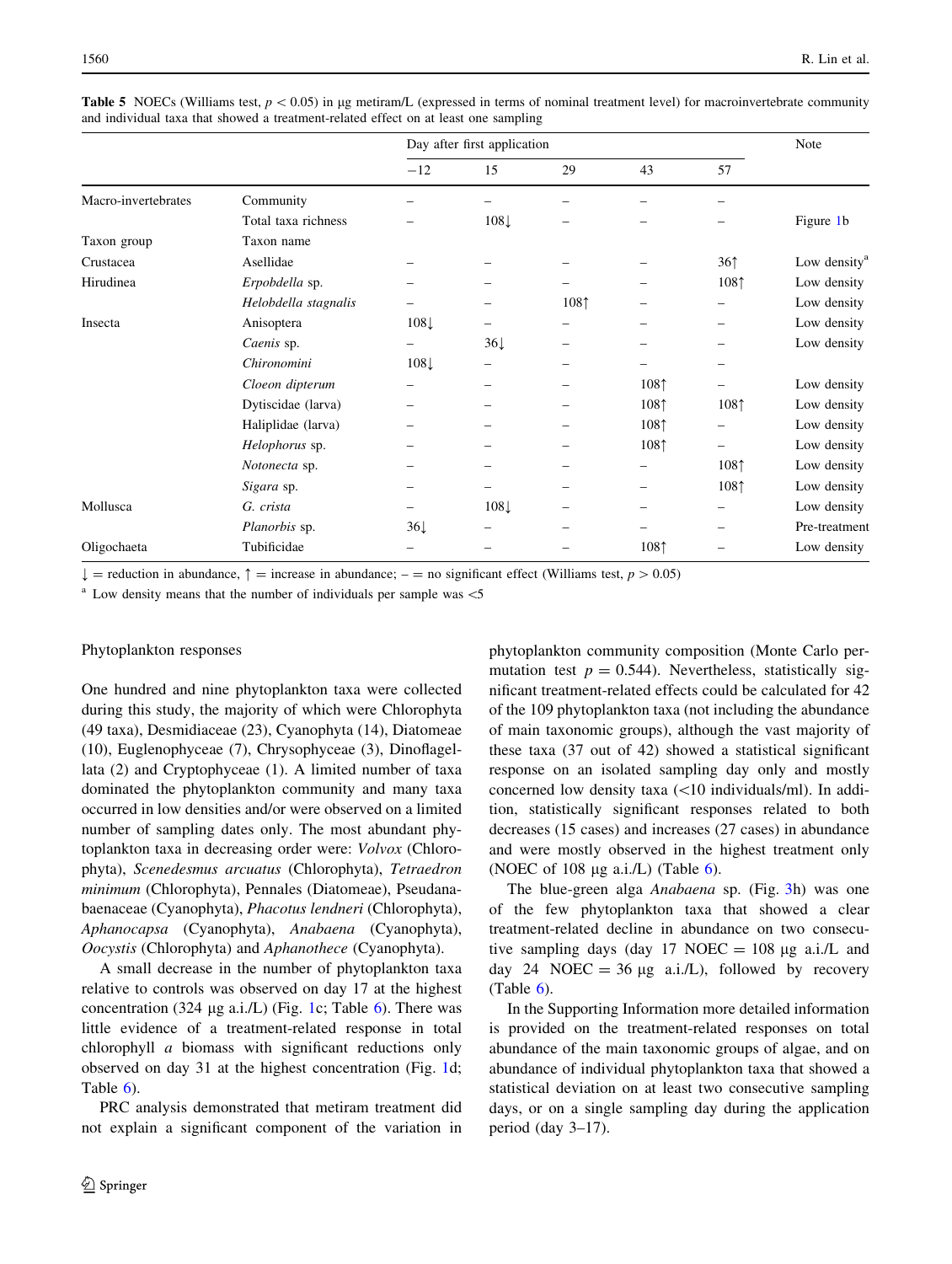<span id="page-11-0"></span>Table 6 NOECs (Williams test,  $p < 0.05$ ) in µg metiram/L (expressed in terms of nominal treatment level) for phytoplankton community and individual taxa

|               |                                 | Day after first application |                          |                          |                          |                          |                          |                          |                          | Note          |
|---------------|---------------------------------|-----------------------------|--------------------------|--------------------------|--------------------------|--------------------------|--------------------------|--------------------------|--------------------------|---------------|
|               |                                 | $-1\,$                      | 3                        | 10                       | 17                       | 24                       | 31                       | 48                       | 59                       |               |
| Phytoplankton | Community                       |                             |                          |                          |                          |                          |                          |                          |                          |               |
|               | Total taxa richness             |                             |                          |                          | $108\downarrow$          | $\overline{\phantom{0}}$ |                          |                          | -                        | Figure 1c     |
|               | Chlorophyll a                   |                             |                          | -                        |                          | $\overline{\phantom{0}}$ | $108\downarrow$          | $\overline{\phantom{0}}$ | $\overline{\phantom{0}}$ | Figure 1d     |
| Taxon group   | Taxon name                      |                             |                          |                          |                          |                          |                          |                          |                          |               |
| Chlorophyta   | Total abundance                 |                             |                          |                          |                          |                          |                          |                          | $\overline{\phantom{0}}$ | SI Fig. II-A  |
|               | Chlorophyta colony              |                             |                          |                          |                          | $\overline{\phantom{0}}$ | 36 <sup>†</sup>          |                          |                          |               |
|               | Chlorophyta loose cells         | -                           | $\overline{\phantom{0}}$ | 1081                     | $\overline{\phantom{0}}$ |                          |                          |                          |                          |               |
|               | Coelastrum sp.                  | 36 <sup>†</sup>             | $\overline{\phantom{0}}$ | 36 <sup>†</sup>          | -                        |                          | -                        |                          | -                        | Low density*  |
|               | Desmodesmus brasiliensis        |                             |                          |                          | -                        | 1081                     | -                        |                          | $\overline{\phantom{0}}$ | Low density   |
|               | Desmodesmus costatogranulatus   | $\overline{\phantom{0}}$    |                          |                          | $\overline{\phantom{0}}$ | 1081                     |                          |                          | -                        | Low density   |
|               | Dictyosphaerium sp.             | $\overline{\phantom{0}}$    | $\overline{\phantom{0}}$ | 36 <sup>†</sup>          | $\overline{\phantom{0}}$ | ÷                        | −                        |                          | $\overline{\phantom{0}}$ | Low density   |
|               | Dictyosphaerium subsolitarium   | $\overline{\phantom{0}}$    |                          |                          |                          | $\overline{\phantom{0}}$ | 1081                     |                          | $\overline{\phantom{0}}$ | Low density   |
|               | Geminella sp.                   | $\overline{\phantom{0}}$    | $108\downarrow$          | $\overline{\phantom{0}}$ |                          | L,                       |                          |                          | $\overline{\phantom{0}}$ | Low density   |
|               | Gonium sp.                      | $\overline{\phantom{0}}$    |                          |                          |                          | $\overline{\phantom{0}}$ | 108 <sup>†</sup>         | 1081                     | $\qquad \qquad -$        | SI Fig. II-B  |
|               | Monoraphidium griffithii        | $\overline{\phantom{0}}$    | 1081                     | ÷                        |                          |                          |                          |                          | $\overline{\phantom{0}}$ | Low density   |
|               | Mougeotia sp.                   | -                           |                          |                          | -                        | -                        | -                        | 1081                     | $\overline{\phantom{0}}$ | Low density   |
|               | Nephrochlamys sp.               |                             |                          |                          | -                        | 1081                     | -                        |                          | -                        | Low density   |
|               | Nephrocytium sp.                |                             |                          |                          | $\overline{\phantom{0}}$ | $\overline{\phantom{0}}$ | 1081                     | $\overline{\phantom{0}}$ | $\overline{\phantom{0}}$ | Low density   |
|               | Oedogonium sp.                  |                             |                          |                          |                          |                          |                          | $\overline{\phantom{0}}$ | 108 <sup>†</sup>         | Low density   |
|               | Oocystis colony                 |                             |                          |                          |                          |                          |                          |                          | 108 <sup>†</sup>         | Low density   |
|               | Oocystis loose cells            | $\overline{\phantom{0}}$    |                          |                          |                          | $\overline{\phantom{0}}$ | $108\downarrow$          | $\overline{\phantom{0}}$ | ▃                        |               |
|               | Pandorina sp.                   | $\overline{\phantom{0}}$    | $108\downarrow$          | $\overline{\phantom{0}}$ |                          | ÷                        |                          |                          | $\overline{\phantom{0}}$ | Low density   |
|               | P. lendneri                     | $\overline{\phantom{0}}$    | $108\downarrow$          | $\overline{\phantom{0}}$ |                          |                          |                          |                          | $\equiv$                 |               |
|               | S. arcuatus                     | 36 <sup>†</sup>             |                          |                          |                          |                          |                          |                          |                          |               |
|               | Sorastrum sp.                   |                             |                          |                          | 1081                     | $\overline{\phantom{0}}$ |                          |                          | -                        | Low density   |
|               | Spirogyra sp.                   | $\overline{\phantom{0}}$    |                          |                          | $\overline{\phantom{0}}$ | $\overline{\phantom{0}}$ | 1081                     |                          | $\overline{\phantom{0}}$ | Low density   |
|               | Tetraedron caudatum             | $\overline{\phantom{0}}$    | 1081                     | $\qquad \qquad -$        | $\overline{\phantom{0}}$ | 1081                     | -                        |                          | $\overline{\phantom{0}}$ | Low density   |
|               | T. minimum                      |                             |                          | 1081                     | $\overline{\phantom{0}}$ | $\overline{\phantom{0}}$ |                          |                          | $\overline{\phantom{0}}$ | SI Fig. II-C  |
|               | Tetraedron triangulare          |                             |                          |                          |                          | $\overline{\phantom{0}}$ | $108\downarrow$          | $\overline{\phantom{0}}$ | $\overline{\phantom{0}}$ | Low density   |
|               | Volvox (loose cells)            |                             |                          |                          |                          |                          |                          |                          | $\overline{\phantom{0}}$ | SI Fig. II-D  |
| Chrysophyceae | Total abundance                 |                             |                          |                          |                          |                          |                          |                          | $\overline{\phantom{0}}$ | SI Fig. II-E  |
|               | Chrysococcus                    |                             |                          |                          |                          |                          |                          |                          | 1081                     | Low density   |
| Cryptophyceae | Total abundance                 |                             |                          |                          |                          | $12\downarrow$           |                          |                          | -                        | SI Fig. II-F  |
| Cyanophyta    | Total abundance                 |                             |                          |                          | $\overline{\phantom{0}}$ | $\overline{\phantom{0}}$ |                          |                          | $\overline{\phantom{0}}$ | SI Fig. III-A |
|               | Anabaena sp.                    |                             |                          | -                        | $108\downarrow$          | $36\downarrow$           | -                        |                          | $\overline{\phantom{0}}$ | Figure 3h     |
|               | Snowella sp.                    | -                           |                          |                          | 1081                     | $\overline{\phantom{0}}$ |                          |                          | $\overline{\phantom{0}}$ | Low density   |
| Desmidiaceae  | Total abundance                 | -                           | $108\downarrow$          | $\qquad \qquad -$        |                          | $108\downarrow$          | -                        |                          | $\overline{\phantom{0}}$ | SI Fig. III-C |
|               | Cosmarium crenulatum            |                             |                          | $36\downarrow$           | $\overline{\phantom{0}}$ | $\overline{\phantom{0}}$ |                          |                          | $\overline{\phantom{0}}$ | Low density   |
|               | C. formosulum                   |                             |                          |                          |                          | -                        |                          | $\overline{\phantom{0}}$ | 108 <sup>†</sup>         | Low density   |
|               | C. pachydermum var. aethiopicum | 108 <sup>†</sup>            | $\qquad \qquad -$        |                          |                          | $\overline{\phantom{0}}$ |                          |                          | $\overline{\phantom{0}}$ | Low density   |
|               | C. polygonum                    | $\overline{\phantom{0}}$    | $108\downarrow$          |                          |                          | -                        | $36\downarrow$           |                          | -                        | SI Fig. III-D |
|               | C. tetraophthalmum              | $108\downarrow$             | $\qquad \qquad -$        |                          |                          | $\overline{\phantom{0}}$ | -                        |                          | $\overline{\phantom{0}}$ | Low density   |
|               | C. turpinii                     |                             | $\overline{\phantom{0}}$ | 1081                     | -                        | -                        |                          | $\qquad \qquad -$        | $\overline{\phantom{0}}$ | Low density   |
|               | Gonatozygon brebissonii         |                             | $\overline{\phantom{0}}$ |                          |                          | $\overline{\phantom{0}}$ | $\overline{\phantom{0}}$ | $\overline{\phantom{0}}$ | $108\downarrow$          | Low density   |
|               | Staurastrum spp.                |                             | -                        | $\overline{\phantom{0}}$ |                          | $\qquad \qquad -$        | $108\downarrow$          | $\qquad \qquad -$        | -                        |               |
|               | Staurastrum tetracerum          |                             | $\overline{\phantom{0}}$ | $36\downarrow$           | $\overline{\phantom{0}}$ | $\overline{\phantom{0}}$ | $\overline{\phantom{0}}$ |                          | $\overline{\phantom{0}}$ | Low density   |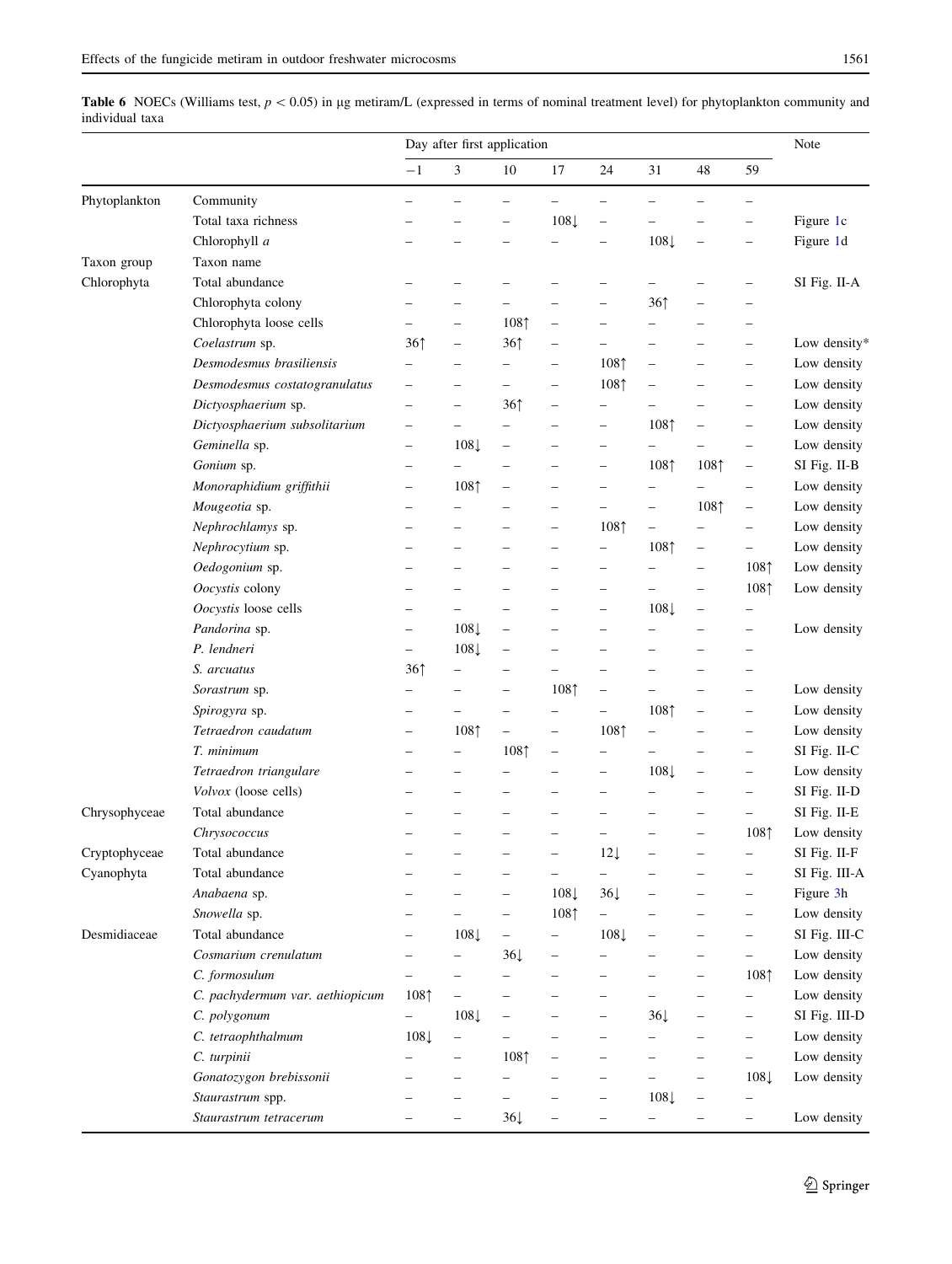# Table 6 continued

|                |                           | Day after first application |                 | Note |                  |                          |                 |                          |                          |               |
|----------------|---------------------------|-----------------------------|-----------------|------|------------------|--------------------------|-----------------|--------------------------|--------------------------|---------------|
|                |                           | $-1$                        | 3               | 10   | 17               | 24                       | 31              | 48                       | 59                       |               |
| Diatomeae      | Total abundance           |                             |                 |      |                  |                          |                 | 1081                     | -                        | SI Fig. III-E |
|                | Achnanthidiaceae          |                             |                 |      | $36\downarrow$   | -                        |                 |                          |                          |               |
|                | Fragilaria sp.            |                             |                 |      |                  |                          | -               | 1081                     | $\overline{\phantom{0}}$ | Low density*  |
|                | Pennales                  |                             |                 |      |                  | -                        | 1081            |                          | -                        |               |
|                | Rhopalodia gibba          |                             |                 |      |                  |                          | 1081            | 1081                     | $\overline{\phantom{0}}$ | SI Fig. III-F |
| Dinoflagellata | Total abundance           |                             |                 |      | $108\downarrow$  | $\overline{\phantom{0}}$ | $108\downarrow$ | $\overline{\phantom{0}}$ |                          | SI Fig. III-G |
|                | Peridinium sp.            |                             |                 |      | 108 <sup>L</sup> | $\overline{\phantom{0}}$ | $108\downarrow$ | $\qquad \qquad -$        |                          |               |
| Euglenophyceae | Total abundance           |                             |                 |      |                  |                          |                 |                          | 108 <sup>L</sup>         | SI Fig. III-H |
|                | Trachelomonas gr. oblonga |                             | $108\downarrow$ |      |                  |                          |                 |                          |                          |               |

This table lists all taxa presented in figures and taxa for which at least on one sampling date a statistically significant effect was observed  $\perp$  = reduction in abundance,  $\uparrow$  = increase in abundance,  $-$  = no significant effect (Williams test,  $p > 0.05$ ). SI Supporting Information \* Low density means that the number of individuals per sample was on average\10 individuals/mL when the statistically significant difference was observed

# Biomass of macrophytes

Prior to the metiram application the above-sediment macrophyte biomass was estimated to be  $58.6 \pm 13.4$  g dry weight per enclosure (geomean  $\pm$  SD;  $n = 3$ ). At the end of the study the above-sediment macrophyte biomass in control enclosures had increased to  $79.8 \pm 6.8$  g dry weight (geomean  $\pm$  SD;  $n = 4$ ), but no significant treatment-related effects on above-sediment biomass could be observed in the treated enclosures when compared to controls (also see Supporting Information).

## Microbial endpoints and alder leaf decomposition

Based on conidia abundance, the dominant aquatic hyphomycetes on pre-conditioned alder leaf material were Angillospora longissima and Tetracladium setigerum. Whereas in controls the abundance score of A. longissima conidia generally increased during the course of the experiment (Fig. [4a](#page-13-0)), the abundance of T. setigerum conidia remained relatively low (Fig. [4](#page-13-0)b). For both species statistically significant treatment-related effects could not be demonstrated (William's test,  $p > 0.05$ ) despite the trend in lower abundance for *T. setigerum* in most enclosures that received metiram (Fig. [4b](#page-13-0)). A statistically significant effect of metiram on total fungal biomass (increase) associated with alder leaf litter could be observed on sampling day 3 only (William's test,  $p < 0.05$ ; NOEC 4 µg a.i./L; Table [7](#page-14-0)). This effect, however, did not show a clear concentration– response relationship (Fig. [4](#page-13-0)e). Mass loss of decomposing alder leaves increased during the experiment; mass loss in coarse mesh bags (Fig. [4c](#page-13-0)) increasing at a faster rate than mass loss in fine mesh bags (Fig. [4](#page-13-0)d). However, there was no significant treatment effect on mass loss in both types of litter bags (William's test,  $p > 0.05$ ).

PRC analysis indicated that sediment bacterial community structure differed significantly between control and metiram-treated enclosures whether expressed in terms of relative band density values of the DGGE profiles (Fig. [2](#page-8-0)b; Monte Carlo permutation test  $p < 0.05$ ) or OTUs (Fig. [2c](#page-8-0); Monte Carlo permutation test  $p < 0.05$ ). Given that significant differences between control and treated enclosures were present pre-application (i.e. day  $-4$ , Table [7](#page-14-0)) they cannot be attributed to the metiram treatments. PRC analyses detected no significant effect of metiram application on the sediment fungal community structure (Monte Carlo permutation test  $p > 0.05$ .

## Discussion

# Dissipation of metiram

In our microcosm experiment, dissipation of metiram from the water compartment was fast (overall dissipation halflife 1–6 h) and the metabolites formed were not persistent. A laboratory DT50 of 0.7 days for metiram in water–sediment systems is reported ([www.eu-footprint.org\)](http://www.eu-footprint.org). Note that this DT50 should be interpreted with caution, since metiram is a polymer less soluble in water but disintegrating fast in this compartment. The fast dissipation of metiram from the water compartment is in accordance with results of Dutch chemical monitoring programmes. Metiram was hardly ever detected in surface waters despite its frequent use in the Netherlands [\(www.bestrijdingsmiddele](http://www.bestrijdingsmiddelenatlas.nl) [natlas.nl\)](http://www.bestrijdingsmiddelenatlas.nl).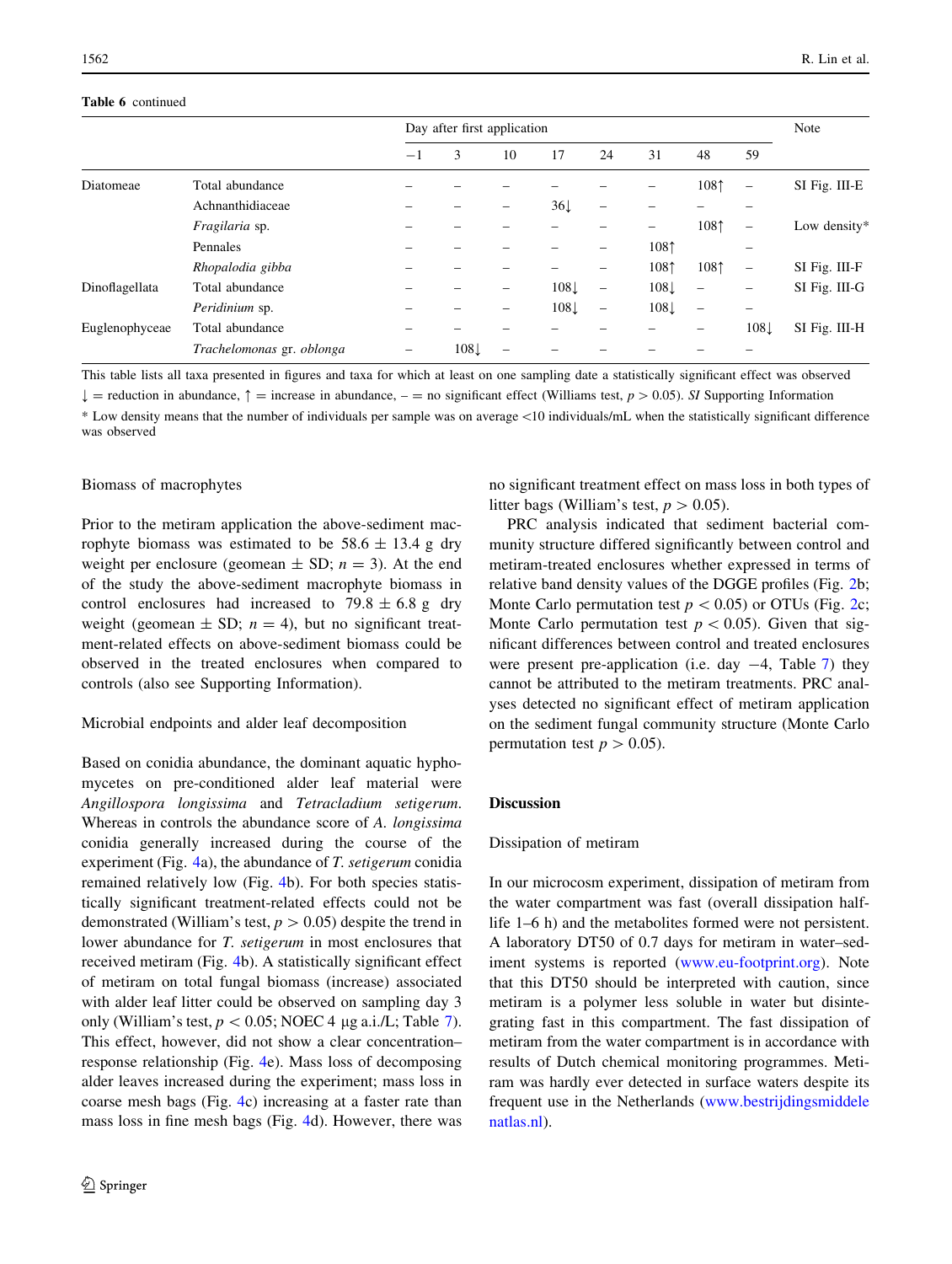<span id="page-13-0"></span>

Fig. 4 Dynamics in conidia abundance scores of aquatic hyphomycetes, and alder leaf decomposition. The shaded area shows the range observed in control enclosures and the mean values are presented per treatment. a Conidia abundance score A. longissima, b conidia abundance score  $T$ . setigerum,  $c$  mass loss (g dry weight) of alder

leaves in coarse mesh bags, d mass loss (g dry weight) of alder leaves in fine mesh bags,  $e$  fungal biomass ( $\mu$ g/mg) in decomposing alder leaves. The NOECs for treatment-related responses are presented in Table [7](#page-14-0)

#### Responses of microbes

Despite being a fungicide, there was no evidence that metiram adversely affected the biomass, abundance or functioning of aquatic fungi. This may in part be due to the fact that the study was performed in a lentic system and aquatic fungi, in particular aquatic hyphomycetes, are more abundant and play a more important ecological role in lotic systems (Maltby [1992\)](#page-18-0). The most likely explanation, however, is low exposure due to the fast dissipation of metiram in water. Note that on the plant surfaces of treated crops the exposure concentrations of metiram may be orders of magnitude higher than in the water column of our test systems.

Although on isolated sampling dates, minor differences on DGGE profiles (presence and absence of bands as well as intensity of bands) could be observed between sediment samples of controls and treated test systems, statistical analysis of the sediment microbial communities failed to show significant (fungi) or consistent (bacteria) effects of the metiram treatment. However, it is important to keep in mind the limitations of the PCR–DGGE technique in demonstrating treatment-related effects. Other studies revealed that bacterial populations that make up less than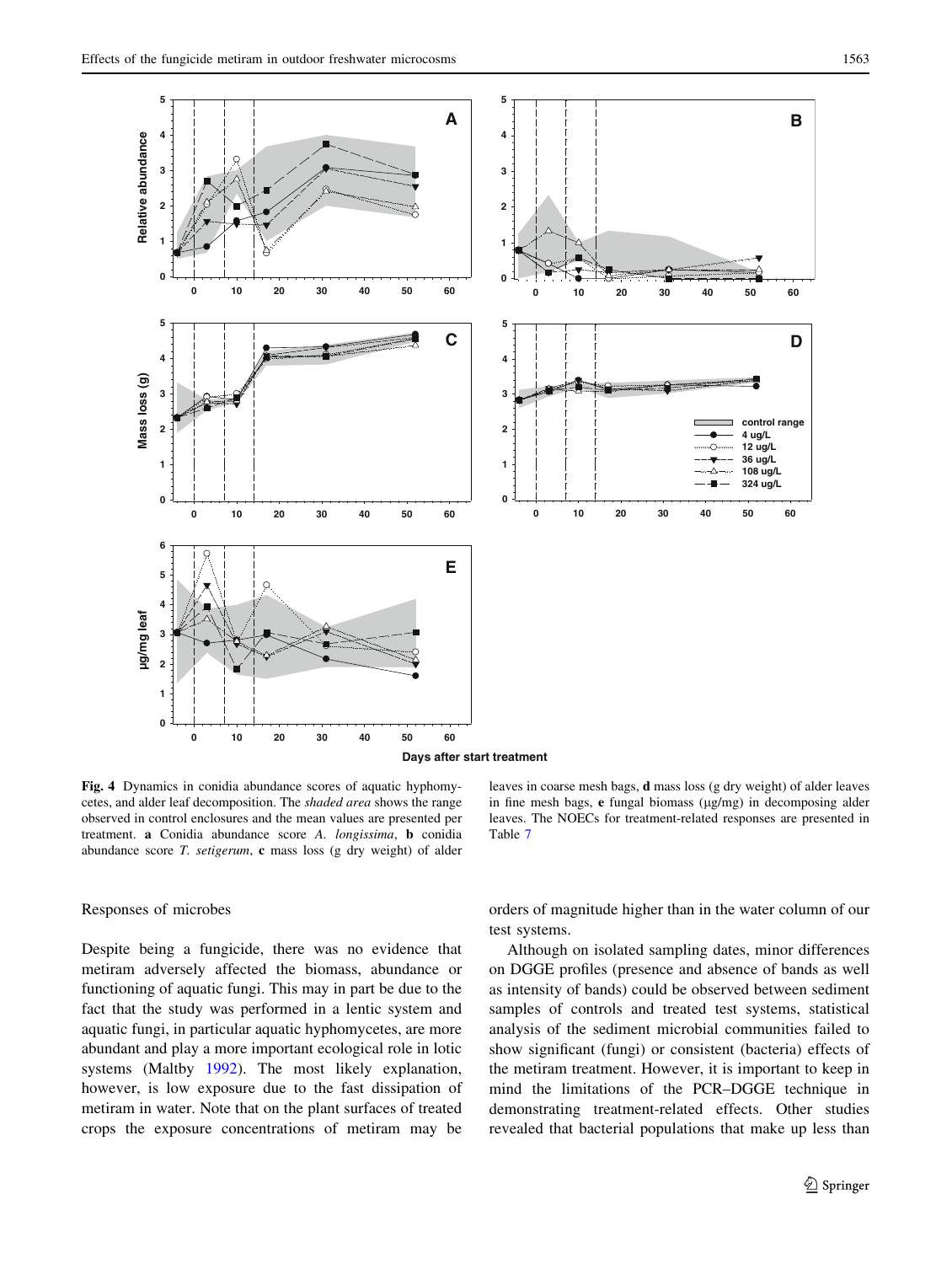| Endpoint                      |      | Day after first application |    |     |    |     |    |    |           |  |  |
|-------------------------------|------|-----------------------------|----|-----|----|-----|----|----|-----------|--|--|
|                               | $-4$ | 3                           | 10 | 17  | 24 | 31  | 48 | 59 |           |  |  |
| Conidia A. longissima         |      |                             |    |     |    |     |    |    | Figure 4a |  |  |
| Conidia T. setigerum          |      |                             |    |     |    |     |    |    | Figure 4b |  |  |
| Alder leaf mass loss (coarse) |      |                             |    |     |    |     |    |    | Figure 4c |  |  |
| Alder leaf mass loss (fine)   |      |                             |    |     |    |     |    |    | Figure 4d |  |  |
| Fungal biomass alder leafs    |      | 4 <sup>1</sup>              |    |     |    |     |    |    | Figure 4e |  |  |
| Sediment bacteria             |      |                             |    |     |    |     |    |    |           |  |  |
| Intensity DGGE bands          | 108  | 108                         | -  | 108 |    | 108 |    |    | Figure 2b |  |  |
| <b>OTUs</b>                   | 108  | 108                         |    | 108 |    | 108 |    |    | Figure 2c |  |  |
| Sediment fungi                |      |                             |    |     |    |     |    |    |           |  |  |
| Intensity DGGE bands          |      |                             |    |     |    |     |    |    |           |  |  |
| <b>OTUs</b>                   |      |                             |    |     |    |     |    |    |           |  |  |

<span id="page-14-0"></span>**Table 7** NOECs (Williams test,  $p < 0.05$ ) in µg a.i./L (expressed in terms of nominal treatment level) for microbial endpoints and alder leaf breakdown on each sampling date in the metiram enclosure experiment

 $\uparrow$  = increase, – = no significant effect (Williams test,  $p > 0.05$ )

<sup>a</sup> Clear concentration–response relationship not observed

1 % of the total community cannot be detected by PCR– DGGE (Muyzer et al. [1993;](#page-18-0) Murray et al. [1996\)](#page-18-0), meaning that possible effects on low abundance populations could not be detected. However, an important question at stake is whether these low abundance populations are crucial for the ecosystem services provided. Another important limitation when dealing with a high number of samples is gelto-gel variation, which can occur even with a well-established and standardized methodology (Powell et al. [2003](#page-18-0); Nakatsu [2007](#page-18-0)). When dealing with complex and diverse microbial communities and a high number of samples, perfect alignment of obtained DGGE profiles is often laborious and difficult to obtain, which can mislead the analysis.

As already mentioned little information is available on the ecological impact of realistic dithiocarbamate fungicide exposures on freshwater microbial communities. Milenkovski et al. ([2010\)](#page-18-0) demonstrated effect of thiram and captan on denitrification, although at higher exposure concentrations  $(>=2-3$  mg a.i./L) than normally predicted for edge-of-field surface water due to normal agricultural use. Widenfalk et al. ([2008\)](#page-19-0) found that bacterial activity, and fungal and microbial biomass of a freshwater sediment were not affected by exposure to environmentally relevant concentrations of the fungicide captan. However, they observed significant shifts in the bacterial community composition using molecular techniques. In future studies, the use of more novel sequencing techniques may be necessary to get a better identification and understanding of the potential effects of environmentally realistic pesticide concentrations on microbial communities. For example, the combination of PCR–DGGE and sequencing techniques have been applied successfully to demonstrate impacts of different pesticides on soil microbial communities (Bending et al. [2007;](#page-17-0) Zhang et al. [2009](#page-19-0)). Furthermore, next generation sequencing-based approaches, such as 454 pyrosequencing analysis of barcoded PCR amplicons can provide information with respect to composition of microbial communities, including less abundant populations (Andersson et al. [2008;](#page-17-0) Lauber et al. [2009](#page-18-0)).

Threshold level for community and population effects

A summary of the treatment-related responses observed in our metiram enclosure experiment is provided in Table [8.](#page-15-0) In this table the treatment-related impacts on several endpoint categories are expressed in terms of Effect Classes (see European Commission [2002](#page-18-0); Brock et al. [2006](#page-17-0); De Jong et al. [2008\)](#page-18-0). Of all endpoints investigated, the zooplankton community and several populations of Rotifera and Copepoda showed the clearest treatment-related response due to metiram application. The lowest-observedeffect concentration (LOEC) observed for the zooplankton community was 108 µg a.i./L (Effect class 3A), while at the population level the lowest LOEC for a treatmentrelated decline in abundance was 36 μg a.i./L. This LOEC, however, was observed on isolated sampling days only (Effect class 2, during application period; Effect class 1–2, after application period) and the LOECs for more prolonged effects were 108 µg a.i./L (Effect class 3A) for rotifer populations and 324 µg a.i./L (Effect class 3A) for the decline in Copepoda abundance. In contrast to zooplankton, consistent prolonged treatment-related effects on macroinvertebrate endpoints were only observed for Dytiscidae larvae (Insecta) at the end of the experiment (Effect class 3A–4; LOEC = 324  $\mu$ g a.i./L). There was a small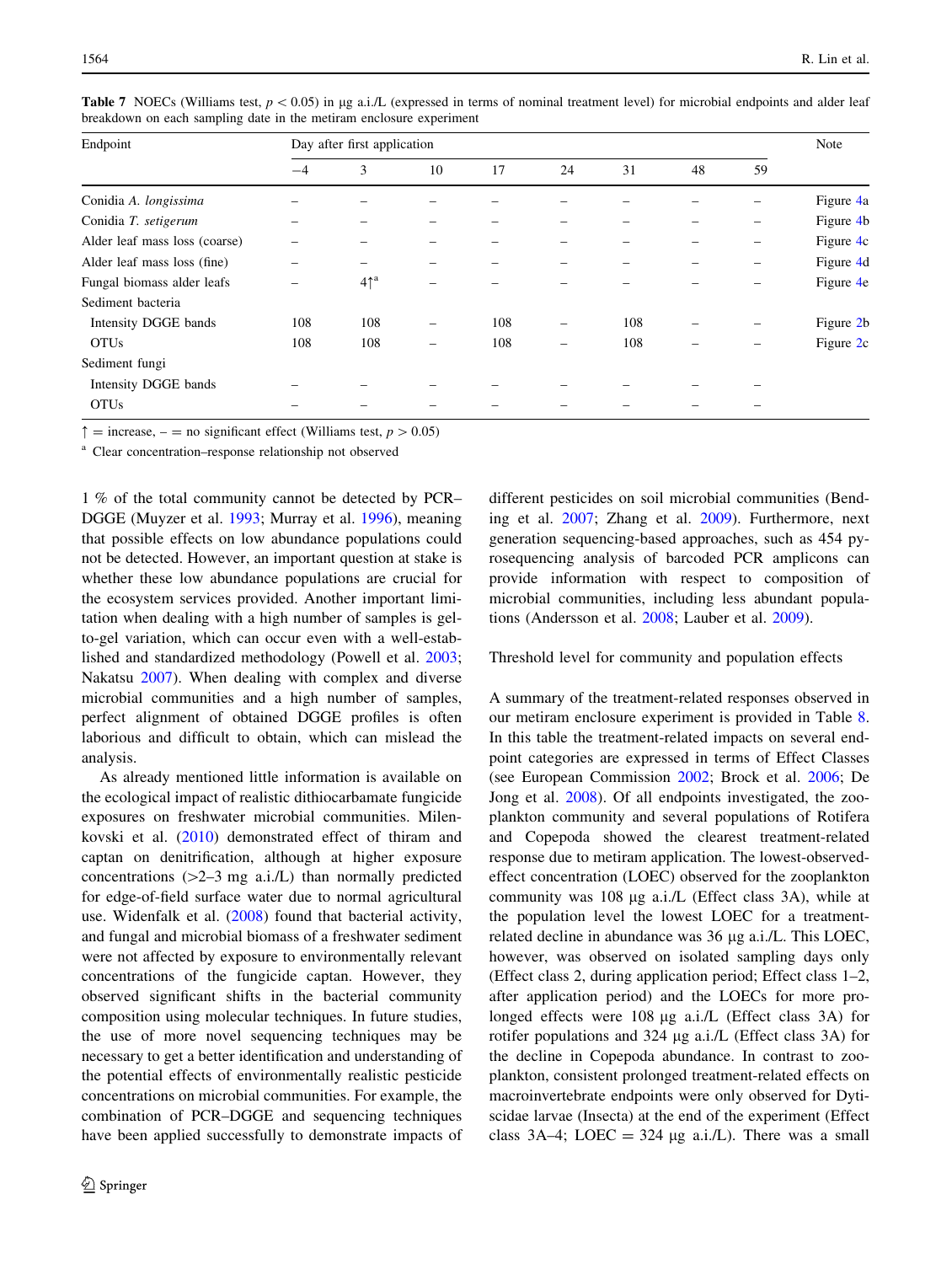<span id="page-15-0"></span>Table 8 Summary of the community and population level effects observed in enclosures treated with metiram on basis of Effect Classes (see European Commission [2002](#page-18-0); Brock et al. [2006;](#page-17-0) De Jong et al. [2008\)](#page-18-0)

| Endpoint category              | Treatment concentration (µg a.i./L) |              |                                |                                 |                                        |  |  |  |  |  |  |
|--------------------------------|-------------------------------------|--------------|--------------------------------|---------------------------------|----------------------------------------|--|--|--|--|--|--|
|                                | $\overline{4}$                      | 12           | 36                             | 108                             | 324                                    |  |  |  |  |  |  |
| Zooplankton                    |                                     |              |                                |                                 |                                        |  |  |  |  |  |  |
| PRC                            | $\mathbf{1}$                        | $\mathbf{1}$ | $\mathbf{1}$                   | 3A                              | 3A                                     |  |  |  |  |  |  |
| Taxa richness                  | $\mathbf{1}$                        | $\mathbf{1}$ | $\mathbf{1}$                   | $\mathbf{1}$                    | $2\!\!\downarrow$                      |  |  |  |  |  |  |
| Rotifera                       | $\mathbf{1}$                        | $\mathbf{1}$ | $2\downarrow$ ; 1-2 $\uparrow$ | $3A\downarrow$ ; 1-2 $\uparrow$ | $3A\downarrow$ ; 1-2 $\uparrow$        |  |  |  |  |  |  |
| Copepoda                       | 1                                   | 1            | $1-2$                          | $1-2\downarrow$                 | $3A\downarrow$                         |  |  |  |  |  |  |
| Cladocera                      | 1                                   | 1            | $\mathbf{1}$                   | $\mathbf{1}$                    | $1-2$                                  |  |  |  |  |  |  |
| Ostracoda                      | $\mathbf{1}$                        | $\mathbf{1}$ | $\mathbf{1}$                   | $\mathbf{1}$                    | $1-2$                                  |  |  |  |  |  |  |
| Macroinvetebrate               |                                     |              |                                |                                 |                                        |  |  |  |  |  |  |
| <b>PRC</b>                     | 1                                   | 1            | 1                              | 1                               | $\mathbf{1}$                           |  |  |  |  |  |  |
| Taxa richness                  | $\mathbf{1}$                        | $\mathbf{1}$ | $\mathbf{1}$                   | $\mathbf{1}$                    | $2\downarrow$                          |  |  |  |  |  |  |
| Crustacea                      | 1                                   | 1            | 1                              | $1-2$                           | $1-2$ <sup><math>\uparrow</math></sup> |  |  |  |  |  |  |
| Insecta                        | 1                                   | $\mathbf{1}$ | 1                              | $2\downarrow$ :                 | $2\downarrow$ ; 3A-4 $\uparrow$        |  |  |  |  |  |  |
| Hirudinea                      | 1                                   | $\mathbf{1}$ | 1                              | $\mathbf{1}$                    | $1-2$                                  |  |  |  |  |  |  |
| Mollusca                       | $\mathbf{1}$                        | $\mathbf{1}$ | $\mathbf{1}$                   | $\mathbf{1}$                    | $1-2\downarrow$                        |  |  |  |  |  |  |
| Phytoplankton                  |                                     |              |                                |                                 |                                        |  |  |  |  |  |  |
| PRC                            | $\mathbf{1}$                        | 1            | $\mathbf{1}$                   | 1                               | $\mathbf{1}$                           |  |  |  |  |  |  |
| Taxa richness                  | 1                                   | 1            | 1                              | 1                               | $2\downarrow$                          |  |  |  |  |  |  |
| Chlorophyll a                  | $\mathbf{1}$                        | 1            | $\mathbf{1}$                   | $\mathbf{1}$                    | $1-2$                                  |  |  |  |  |  |  |
| Chlorophyta                    | $\mathbf{1}$                        | 1            | $\mathbf{1}$                   | $1-2$                           | $2\downarrow$ ; $3A\uparrow$           |  |  |  |  |  |  |
| Chrysophyceae                  | 1                                   | 1            | 1                              | $\mathbf{1}$                    | $1 - 21$                               |  |  |  |  |  |  |
| Cryptophyceae                  | $\mathbf{1}$                        | $\mathbf{1}$ | $1-2$                          | $1-2\downarrow$                 | $1-2\downarrow$                        |  |  |  |  |  |  |
| Cyanophyta                     | 1                                   | 1            | $\mathbf{1}$                   | $1-2\downarrow$                 | $3A\downarrow$ ; 1-2 $\uparrow$        |  |  |  |  |  |  |
| Desmidiaceae                   | $\mathbf{1}$                        | $\mathbf{1}$ | $\mathbf{1}$                   | $1-2\downarrow$                 | $1-2\downarrow\uparrow$                |  |  |  |  |  |  |
| Diatomeae                      | $\mathbf{1}$                        | $\mathbf{1}$ | 1                              | $2\!\!\downarrow$               | $2\downarrow$ ; $3A\uparrow$           |  |  |  |  |  |  |
| Dinoflagellata                 | $\mathbf{1}$                        | $\mathbf{1}$ | $\mathbf{1}$                   | $\mathbf{1}$                    | $2\!\downarrow$                        |  |  |  |  |  |  |
| Euglenophyceae                 | 1                                   | 1            | $\mathbf{1}$                   | 1                               | $2\!\downarrow$                        |  |  |  |  |  |  |
| Macrophytes                    | $\mathbf{1}$                        | $\mathbf{1}$ | $\mathbf{1}$                   | $\mathbf{1}$                    | $\mathbf{1}$                           |  |  |  |  |  |  |
| <b>Microbes</b>                |                                     |              |                                |                                 |                                        |  |  |  |  |  |  |
| Fungal biomass on alder leaves | 1                                   | $\mathbf{1}$ | 1                              | 1                               | $\mathbf{1}$                           |  |  |  |  |  |  |
| Hyphomycetes on alder leaves   | $\mathbf{1}$                        | $1^{\#}$     | $1^{\#}$                       | $1^{\#}$                        | $1^{\#}$                               |  |  |  |  |  |  |
| Leaf decomposition             | $\mathbf{1}$                        | $\mathbf{1}$ | $\mathbf{1}$                   | $\mathbf{1}$                    | $\mathbf{1}$                           |  |  |  |  |  |  |
| DGGE profile sediment bacteria |                                     |              |                                | 1                               | $1(-3A)*$                              |  |  |  |  |  |  |
| DGGE profile sediment fungi    |                                     |              |                                | 1                               | $\mathbf{1}$                           |  |  |  |  |  |  |

For each endpoint category the most sensitive measurement endpoint was selected that showed a positive or negative treatment-related response

1 effects could not be demonstrated, 1–2 slight and transient effects on an isolating sampling in the post-exposure period, 2 observed effect on a single sampling during or immediately after the exposure period, 3A pronounced effects on consecutive samplings, and total period of effects  $\&$  weeks, 4 pronounced effects (at the end of the experiment) and study too short to demonstrate recovery within 8 weeks,  $\downarrow$  = decrease,  $\uparrow$  = increase

# Statistically significant increase observed on day 3 but clear concentration–response relationship absent

\* Statistical differences observed but deviations from controls were minor and already occurred in the pre-treatment period

decline in phytoplankton taxon richness at the highest treatment level during the application period (Effect class 2) and treatment-related effects (increases and decreases in abundance) were observed for several phytoplankton taxa, although they were usually small in magnitude and/or observed on isolated sampling dates (Effect classes 1–2 or 2). The lowest LOEC for a phytoplankton taxon that showed a treatment-related decline on consecutive sampling days (Effect class 3A) was 324 µg a.i./L (Cyanophyta, Anabaena sp.). There was no evidence of treatment-related effects on macrophytes, leaf decomposition or microbial endpoints and hence the threshold level of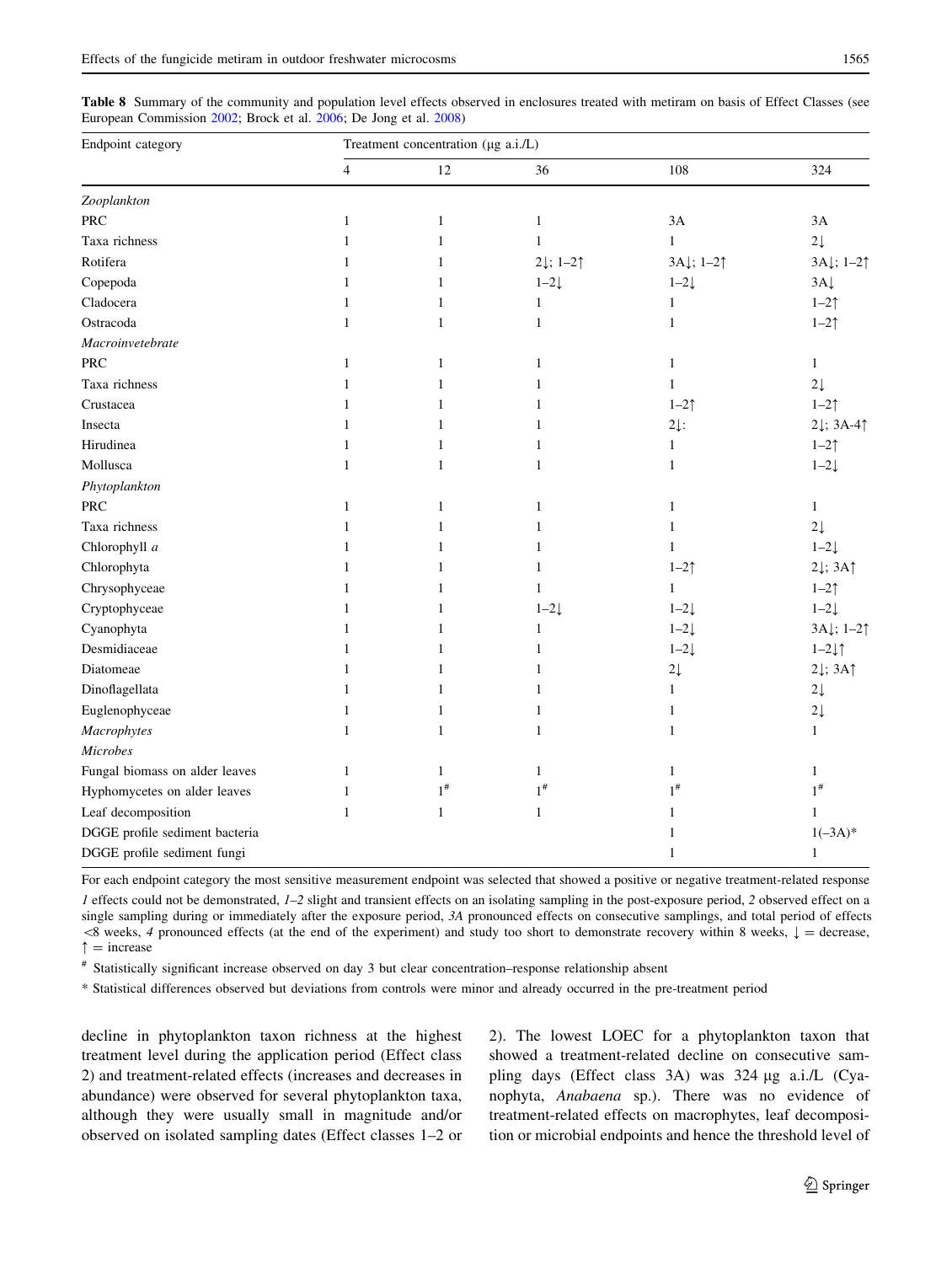effects based on the NOECs/LOECs of the most sensitive populations (Rotifera) in our metiram microcosm study is 12–36 lg a.i./L.

We are not aware of other aquatic micro/mesocosm experiments conducted with the fungicide metiram that have been published in the open literature, and thus allowing comparisons of population/community level effects with our study. However, micro/mesocosm experiments have been performed with other dithiocarbamate fungicides for regulatory purposes (not published in the open literature) in which Rotifera populations were also amongst the most sensitive populations. Aquatic model ecosystem experiments with other types of fungicides, such as carbendazim (Van den Brink et al. [2000](#page-19-0)), pentachlorophenol (Willis et al. [2004](#page-19-0)), triphenyltin (Roessink et al. [2006\)](#page-18-0) and fluazinam (Van Wijngaarden et al. [2010\)](#page-19-0) also demonstrated that Rotifera are relatively sensitive, but in these studies other groups of invertebrates (e.g. Copepoda, Cladocera, Turbellaria, Oligochaeta, Mollusca) were equally or somewhat more sensitive than rotifers. In contrast, Rotifera are hardly reduced in abundance by strobilurin fungicides (e.g. azoxystrobin; Gustafsson et al. [2010\)](#page-18-0).

Comparison of microcosm and laboratory toxicity test results

For metiram, Maltby et al. [\(2009](#page-18-0)) calculated a median HC5 (=hazardous concentration to 5 % of the tested species) of 40 lg a.i./L on basis of a species sensitivity distribution curve constructed with acute toxicity data for aquatic algae and invertebrates. The ecological threshold level found in our metiram enclosure study is fully in accordance with the observation of Maltby et al. [\(2009](#page-18-0)) that population and ecosystem level effects in aquatic micro/mesocosms repeatedly exposed to a pesticide with high certainty do not occur at peak concentrations that are lower than the median acute HC5 divided by an assessment factor of 3. The database used by Maltby et al. [\(2009](#page-18-0)) on which this relationship between HC5 values and threshold values from micro/mesocosm experiments is based contains several insecticides, herbicides and fungicides, to which metiram can now be added.

Direct and indirect population-level effects and community metabolism endpoints

On basis of the available acute laboratory toxicity tests for aquatic organisms and metiram it was expected that populations of algae would be at least as sensitive than invertebrates (Maltby et al. [2009](#page-18-0)). In our study, however, zooplankton populations of Rotifera, and to a lesser extend Copepoda, were the most sensitive, while reductions in abundance of phytoplankton taxa were limited and less pronounced. In part this may be explained by the fact that the database of laboratory toxicity tests with aquatic invertebrates and metiram did not include Rotifera, but also the combination of rapid growth and recovery rates of algae and sampling frequency could have masked possible effects.

The short-term, but treatment-related decreases in several phytoplankton groups coupled with the small increase in electronic conductivity and alkalinity and the minor decrease in pH and DO during and/or immediately after the application period, suggest the occurrence of some treatment-related effects on primary producers. Effects of pesticides on the DO–pH–EC–Alkalinity syndrome via direct or indirect effects on the photosynthesis and metabolism of algae have been reported frequently (e.g. Brock et al. [1993](#page-17-0); Van Wijngaarden et al. [2010\)](#page-19-0). The fact that this treatmentrelated decrease in primary productivity did not cause prolonged treatment-related declines in abundance of phytoplankton populations may to some extent be explained by the compensation of reduced phytoplankton grazing by Rotifera and Copepoda (interplay of direct and indirect effects) or by the sublethal nature of the metiram effects on algae.

Compensation of direct toxic effects on phytoplankton due to toxicant-induced reduced grazing by zooplankton has been observed in aquatic model ecosystem experiments treated with other broad spectrum fungicides (e.g. Van den Brink et al. [2000;](#page-19-0) Roessink et al. [2006\)](#page-18-0) and biocides (Fliedner et al. [1997](#page-18-0); Jak et al. [1998](#page-18-0)) and in microcosms treated with an insecticide–herbicide mixture (Van den Brink et al. [2009\)](#page-19-0). The observed short-term increases in population densities of several macroinvertebrate taxa in our microcosm experiment may also be due to shifts in species interactions caused by direct toxic effects of metiram. Indirect effects in toxicant-stressed aquatic micro-/ mesocosms are reported to be more pronounced if the toxicant eliminates key species that do not recover rapidly, causing shifts in species interactions in the same (release of competition) or adjacent trophic level (release of grazing or predation) (see e.g. Baird et al. [2001;](#page-17-0) Fleeger et al. [2003](#page-18-0); Relyea and Hoverman [2006;](#page-18-0) Clements and Rohr [2009](#page-17-0)). This apparently is not the case in our metriram enclosure study.

### Ecological recovery

In our study we found fast recovery of all affected measurement endpoints (effect period  $\lt 8$  weeks). According to Brock et al. [\(2008](#page-17-0)), and literature cited therein, recovery of affected populations from pesticide-stress in aquatic ecosystems may be rapid if the following conditions apply: the pesticide is not persistent and the exposure regime is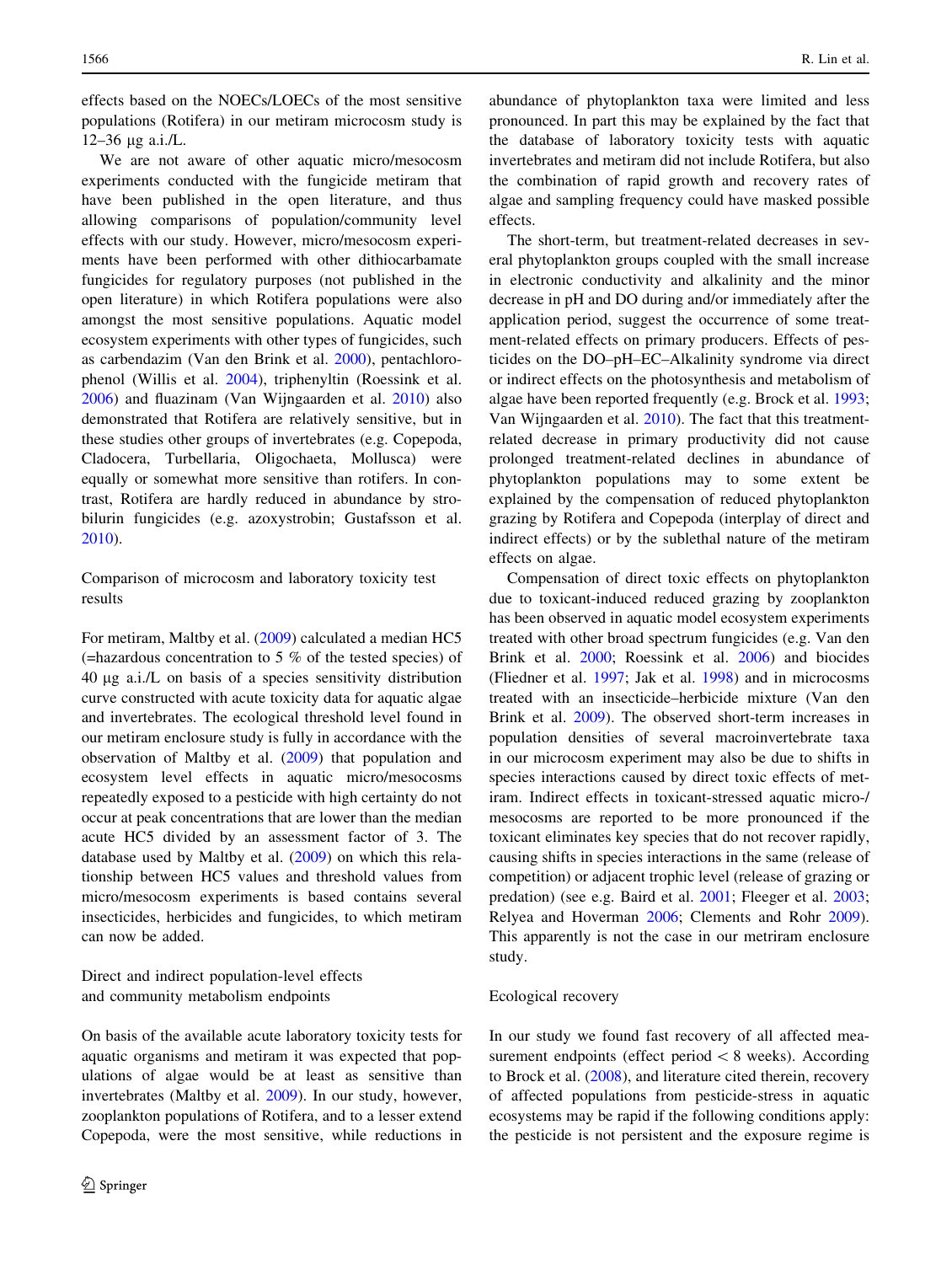<span id="page-17-0"></span>short-term; the generation time of the populations affected is short; population reductions are only partial and/or pesticide-resistant life stages (e.g. eggs and ephyppia) are present (internal recovery); there is a ready supply of propagules of eliminated populations through active immigration by swimming or flying organisms or through passive immigration by e.g. wind and water transport (external recovery). Obvious explanations for the fast ecological recovery in our microcosm experiment are (1) the short-term exposure to metiram (overall dissipation DT50 1–6 h) despite its repeated application and (2) the short generation time of the sensitive populations affected. According to Barnthouse (2004) the reported mean generation time of Rotifera is 8 days with a range of 6 to 35 days.

# **Conclusions**

In field enclosures that simulated an aquatic community of shallow drainage ditches, the dissipation of metiram from water was very fast (overall dissipation half-life 1–6 h). A few days after the third and last weekly metiram application (nominal concentrations of  $4-324 \mu$ g a.i./L), the metabolites EU and ETU were measured in water above their detection limit, but these substances were not persistent. Amongst the large number of biological endpoints measured, the zooplankton community, and Rotifera populations in particular, showed clear treatment-related effects, followed by fast recovery (within 8 weeks after the first application). Treatment-related effects on phytoplankton and macroinvertebrates were minor and transient. There was no evidence that metiram application adversely affected alder leaf breakdown, fungal biomass and abundance of aquatic hyphomycetes on leaf litter. In addition, consistent treatment-related effects on the microbial community in the sediment compartment were not observed. The threshold level of effects based on the NOECs of the most sensitive populations (Rotifera) in our metiram microcosm study is  $12-36 \mu$ g a.i./L.

Acknowledgments The use of the research facilities and the research performed by Alterra employees was jointly funded by the Dutch Ministry of Economic Affairs, Agriculture & Innovation (research project BO-12.7-004-010) and BASF SE. The participation of Ronghua Lin was financially supported by the China Scholarship Council and Sujitra Kosol was in receipt of a scholarship from the Royal Thai Government (student reference ST\_2481). Mauricio Rocha Dimitrov is supported through funding from the Strategic Research Fund of the WIMEK graduate school (project ''Adaptive capacity and functionality of multitrophic aquatic ecosystems'').We would like to express our sincere gratitude to the following people that contributed to the experiment: Arrienne Matser, Steven Crum, Hans Zweers, Jan Bovenschen, Dick Belgers, Marie-Claire Boerwinkel, Caihong Yu, Paul van den Brink, Annelies J. Veraart, Sandro Sooß.

Conflict of interest All authors, except Peter Dohmen, declare that they have no conflict of interest. Peter Dohmen is employee of BASF SE; BASF produces and markets the fungicidal active substance Metiram. The company is interested in learning all relevant facts on the environmental fate and effects of its products; such information is important for potential risk management and stewardship decisions.

Open Access This article is distributed under the terms of the Creative Commons Attribution License which permits any use, distribution, and reproduction in any medium, provided the original author(s) and the source are credited.

#### References

- Andersson AF, Lindberg M, Jakobsson H, Backhed F, Nyren P, Engstrand L (2008) Comparative analysis of human gut microbiota by barcoded pyrosequencing. PLoS One 3:e2836
- Baird DJ, Brock TCM, De Ruiter PC, Boxall ABA, Culp JM, Eldridge P, Hommen U, Jak RG, Kidd KA, Dewitt T (2001) The food web approach in the environmental management of toxic substances. In: Baird DJ, Burton GA (eds) Ecological variability: separating natural from anthropogenic causes of ecosystem impairment. SETAC Press, Pensacola, pp 83–122
- Barnthouse LW (2004) Quantifying population recovery rates for ecological risk assessment. Environ Toxicol Chem 23:500–508
- Bending GD, Rodríguez-Cruz MS, Lincoln SD (2007) Fungicide impacts on microbial communities in soils with contrasting management histories. Chemosphere 69:82–88
- Beutler M, Wiltshire KH, Meyer B, Moldaenke C, Lüring C, Meyerhöfer M, Hansen UP, Dau H (2002) A fluorometric method for the differentiation of algal populations in vivo and in situ. Photosynth Res 72:39–53
- Brock TCM, Crum SJH, Van Wijngaarden RPA, Budde BJ, Tijink J, Zuppelli A, Leeuwangh P (1992) Fate and effects of the insecticide  $Dursban^{\circledR}$   $4E$  in indoor *Elodea*-dominated and macrophyte-free freshwater model ecosystems: I. Fate and primary effects of the active ingredient chlorpyrifos. Arch Environ Contam Toxicol 23:69–84
- Brock TCM, Vet JJRM, Kerkhofs MJJ, Lijzen J, Van Zuilekom WJ, Gijlstra R (1993) Fate and effects of the insecticide Dursban<sup>®</sup> 4E in indoor Elodea-dominated and macrophyte-free freshwater model ecosystems: III. Aspects of ecosystem functioning. Arch Environ Contam Toxicol 25:160–169
- Brock TCM, Arts GHP, Maltby L, Van den Brink PJ (2006) Aquatic risks of pesticides, ecological protection goals and common aims in EU legislation. Integr Environ Assess Manag 2:e20–e46
- Brock TCM, Solomon KR, Van Wijngaarden RPA, Maltby L (2008) Temporal extrapolation in ecological effect assessment of chemicals. In: Solomon KR, Brock TCM, De Zwart D, Dyer SD, Posthuma L, Richards SM, Sanderson H, Sibley PK, Van den Brink PJ (eds) Extrapolation practice for ecotoxicological effect characterization of chemicals. SETAC Press & CRC Press, Boca Raton, pp 187–221
- Bundschuh M, Zubrod JP, Kosol S, Maltby L, Stang C, Duester L, Schulz R (2011) Fungal composition on leaves explains pollutant-mediated indirect effects on amphipod feeding. Aquat Toxicol 104:32–37
- Clements WH, Rohr JR (2009) Community responses to contaminants: using basic ecological principles to predict ecotoxicological effects. Environ Toxicol Chem 28:1789–1800
- Cuppen JGM, Van den Brink PJ, Camps E, Uil KF, Brock TCM (2000) Impact of the fungicide carbendazim in freshwater microcosms. I. Water quality, breakdown of particulate organic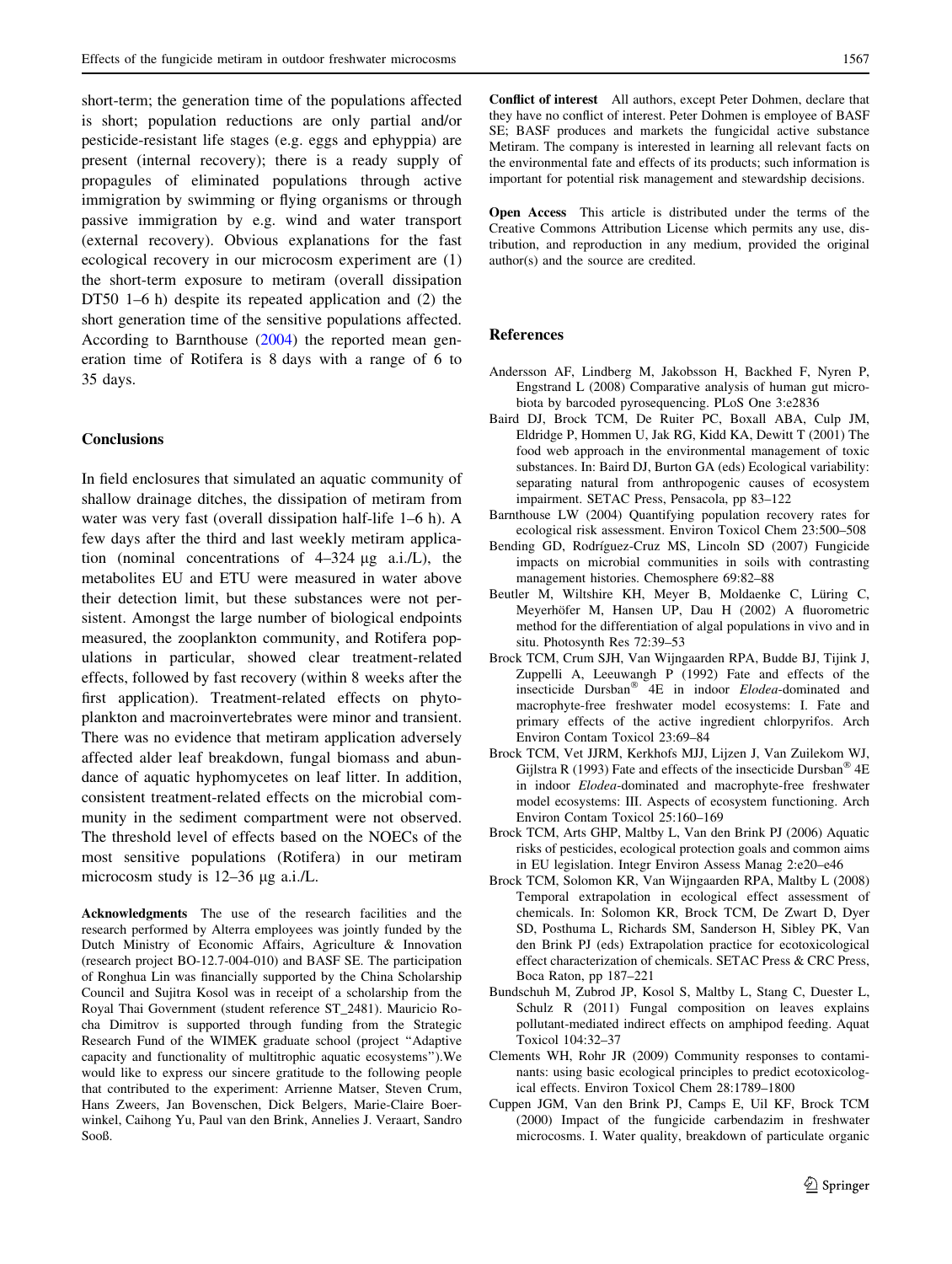<span id="page-18-0"></span>matter and responses of macroinvertebrates. Aquat Toxicol 48:233–250

- Daam MA, Satapornvanit K, Van den Brink PJ, Nogueiraa AJA (2009) Sensitivity of macroinvertebrates to carbendazim under semi-field conditions in Thailand: implications for the use of temperate toxicity data in a tropical risk assessment of fungicides. Chemosphere 74:1187–1194
- De Jong FMW, Brock TCM, Foekema EM, Leeuwangh P (2008) Guidance for summarizing and evaluating aquatic micro- and mesocosm studies. RIVM Report 601506009, Bilthoven
- Dijksterhuis J, Van Doorn T, Samson R, Postma J (2011) Effects of seven fungicides on non-target aquatic fungi. Water Air Soil Pollut. doi[:10.1007/s11270-011-0836-3](http://dx.doi.org/10.1007/s11270-011-0836-3)
- Drent J, Kersting K (1993) Experimental ditches for research and natural conditions. Water Res 27:1497–1500
- Ernst W, Doe K, Jonah P, Young J, Julien G, Hennigar P (1991) The toxicity of chlorothalonil to aquatic fauna and the impact of its operational use on a pond ecosystem. Arch Environ Contam Toxicol 21:1–9
- European Commission (2002) Health & consumer protection directorate-general, 2002. Guidance document on aquatic ecotoxicology in the context of the directive 91/414/EEC, working document SANCO/3268/2001 rev.4 (final)
- European Commission (2005) Health & consumer protection directorate-general, 2005. Review report for the active substance metiram. Finalised in the Standing Committee on the Food Chain and Animal health at its meeting on 3 June 2005 in view of the inclusion of metiram in Annex I of Directive 91/414/EEC, SANCO/4059/2001–rev3.3, 3 June 2005
- Ferreira EPB, Dusi AN, Costa JR, Xavier GR, Rumjanek NG (2009) Assessing insecticide and fungicide effects on the culturable soil bacterial community by analyses of variance of their DGGE fingerprinting data. Eur J Soil Biol 45:466–472
- Fleeger JW, Carman KR, Nisbet RM (2003) Indirect effects of contaminants in aquatic ecosystems. Sci Total Environ 317: 207–233
- Fliedner A, Remde A, Niemann R, Schäfers C, Stein B (1997) Effects of the organotin pesticide azoclotin in aquatic microcosms. Chemosphere 35:209–222
- Gustafsson K, Blidberg E, Elfgren IK, Hellström A, Kylin H, Gorokhova E (2010) Direct and indirect effects of the fungicide azoxystrobin in outdoor brackish water microcosms. Ecotoxicology 19:431–444
- Hommen U, Düllmer U, Vith D (1994) A computer program to evaluate plankton data from freshwater field tests. In: Hill IR, Heimbach F, Leeuwangh P, Matthiesen P (eds) Freshwater field tests for hazard assessment of chemicals. Lewis, Baca Raton, pp 503–513
- Horsfield A, Wicks T, Davies K, Wilson D, Paton S (2010) Effect of fungicide use strategies on the control of early blight (Alternaria solani) and potato yield. Australas Plant Pathol 39:368–375
- Ingold CT (1975) An illustrated guide to aquatic and water-borne hyphomycetes (fungi imperfecti) with notes on their biology. Freshwater Biological Association, Scientific Publication, 30, Ambleside
- Jak RG, Ceulemans M, Scholten MCT, Van Straalen NM (1998) Effects of tributyltin on a coastal North Sea plankton community in enclosures. Environ Toxicol Chem 17:1840–1847
- Lauber CL, Hamady M, Knight R, Fierer N (2009) Pyrosequencingbased assessment of soil pH as a predictor of soil bacterial community structure at the continental scale. Appl Environ Microbiol 75:5111–5120
- Maltby L (1992) Detritus processing. In: Calow P, Petts GE (eds) The rivers handbook, vol 1. Blackwell Scientific, Oxford, pp 331– 353
- Maltby L, Brock TCM, Van den Brink PJ (2009) Fungicide risk assessment for aquatic ecosystems: importance of interspecific variation, toxic mode of action, and exposure regime. Environ Sci Technol 43:7556–7563
- Massana R, Jürgens K  $(2003)$  Composition and population dynamics of planktonic bacteria and bacterivorous flagellates in seawater chemostat cultures. Aquat Microb Ecol 32:11–22
- May LA, Smiley B, Schmidt MG (2001) Comparative denaturing gradient gel electrophoresis of fungal communities associated with whole plant corn silage. Can J Microbiol 47:829–841
- McMullen RD, Jong C (1971) Dithiocarbamate fungicides for control of pear Psylla. J Econ Entomol 64:1266–1270
- Milenkovski S, Bååth E, Lindgren P-E, Berglund O (2010) Toxicity of fungicides to natural bacterial communities in wetland water and sediment measured using leucine incorporation and potential denitrification. Ecotoxicology 19:285–294
- Mincer TJ, Fenical W, Jensen PR (2005) Culture-dependent and culture-independent diversity within the obligate marine actinomycete genus Salinispora. Appl Environ Microbiol 71:7019– 7028
- Mullis K, Faloona F, Scharf S, Saiki R, Horn G, Erlich H (1986) Specific enzymatic amplification of DNA in vitro: the polymerase chain reaction. Cold Spring Harb Symp Quant Biol 51:263–273
- Murray AE, Hollibaugh JT, Orrego C (1996) Phylogenetic compositions of bacterioplankton from two California estuaries compared by denaturing gradient electrophoresis of 16S rDNA fragments. Appl Environ Microbiol 62:2676–2680
- Muyzer G, de Waal EC, Uitterlinden AG (1993) Profiling of complex microbial populations by denaturing gradient gel electrophoresis analysis of polymerase chain reaction-amplified genes coding for 16S rRNA. Appl Environ Microbiol 59:695–700
- Nakatsu CH (2007) Soil microbial community analysis using denaturing gradient gel electrophoresis. Soil Sci Soc Am J 71:562–571
- Newell SY, Fell JW (1992) Ergosterol content of living and submerged, decaying leaves and twigs of red mangrove. Can J Microbiol 38:979–982
- Nienstedt KM et al (2012) Development of a framework based on an ecosystem services approach for deriving specific protection goals for environmental risk assessment of pesticides. Sci Total Environ 415:31–38
- Nubel U, Engelen B, Felske A, Snaidr J, Wieshuber A, Amann RI, Ludwig W, Backhaus H (1996) Sequence heterogeneities of genes encoding 16S rRNAs in Paenibacillus polymyxa detected by temperature gradient gel electrophoresis. J Bacteriol 178:5636–5643
- Powell SM, Bowman JP, Snape I, Stark JS (2003) Microbial community variation in pristine and polluted nearshore Antarctic sediments. FEMS Microbiol Ecol 45:135–145
- Relyea R, Hoverman J (2006) Assessing the ecology in ecotoxicology: a review and synthesis in freshwater systems. Ecol Lett 9:1157–1171
- Roessink I, Crum SJM, Bransen F, Van Leeuwen E, Van Kerkum F, Koelmans AA, Brock TCM (2006) Impact of triphenyltinacetate in microcosms simulating floodplain lakes. I. Influence of sediment quality. Ecotoxicology 15:267–293
- Sanguinetti CJ, Dias Neto E, Simpson AJ (1994) Rapid silver staining and recovery of PCR products separated on polyacrylamide gels. Biotechniques 17:914–921
- Schäfer RB, Pettigrove V, Rose G, Allinson G, Wightwick A, Von der Ohe PC, Shimeta J, Kühne R, Kefford BJ (2011) Effects of pesticides monitored with three sampling methods in 24 sites on macroinvertebrates and microorganisms. Environ Sci Technol 45:1665–1672